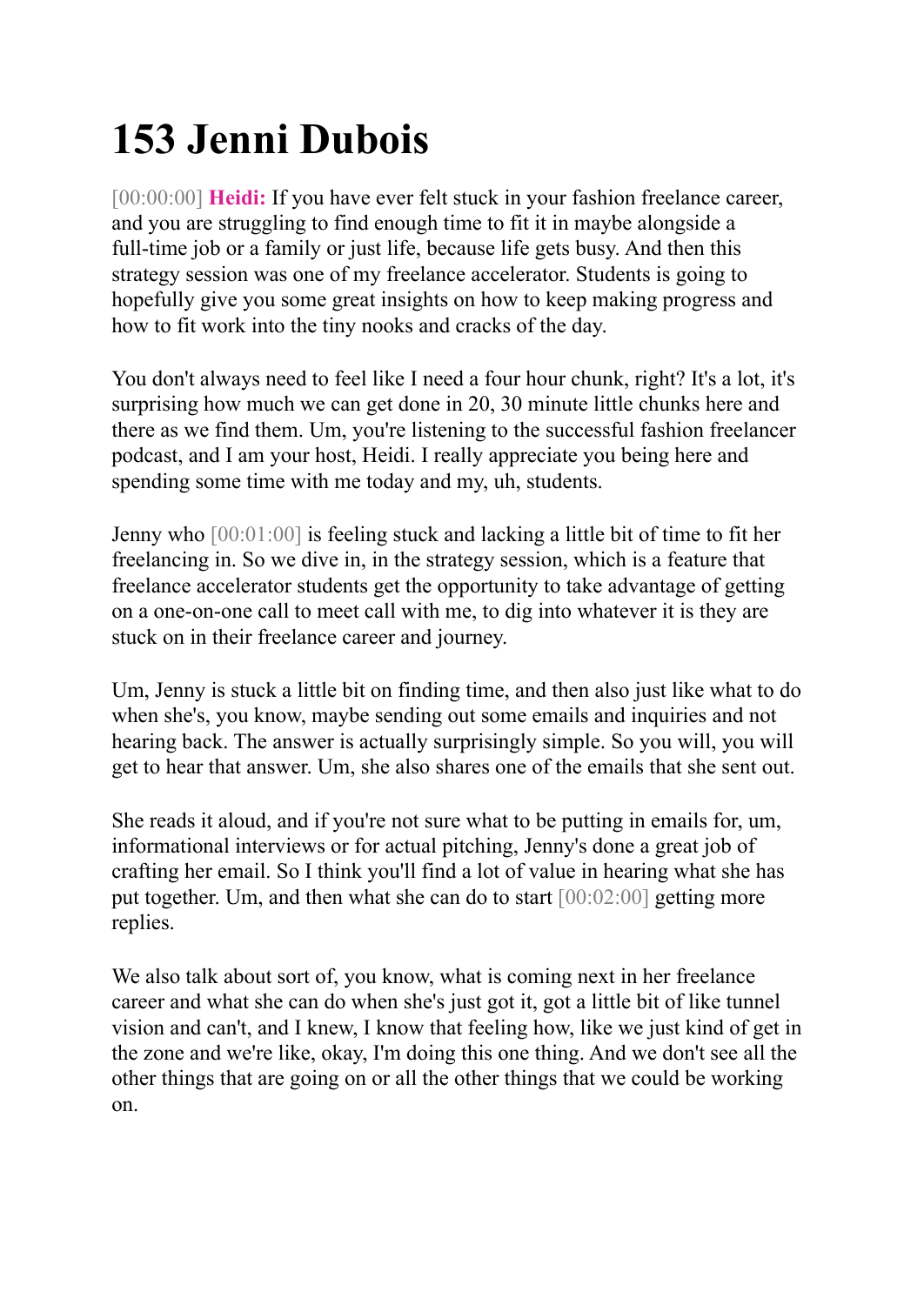Um, and so we talk a little bit about how to kind of get yourself out of that tunnel vision and seeing the bigger picture and how you can. Move forward a little bit more quickly, make progress, um, and start seeing some results. So I hope that you find a lot of value in my strategy session with Jenny. Um, she left feeling, I think with a renewed energy for her freelance career and figuring out what is, what she needs to do next.

And I hope that you can walk away with the same insights. And if you are working on building or growing your freelance career, and you need a little bit of extra support, I do offer a ton of free [00:03:00] resources beyond what you hear on the podcast. You can head on over to sew heidi.com/freelance. We'll link that up in the show notes and check out my best free resources, get your name on the email list and we'll send all of them to you.

We'll also keep you in the loop on new podcast episodes, as well as the free trainings that we have going on multiple times a year to help you kick ass as a fashion freelancer. And if you are interested in joining or learning more about our freelance accelerator program fast, then that is the best way to hear about it.

Um, it only opens up a couple of times a year and I would love to share the details with you so you could see if it would be a good fit for you. And again, the best way to do that is by getting on the email list. And we'll also send you all of our free resources. So heidi.com/freelance, S E w H I d.com/freelance.

We'll link it up in the show notes. All right. My friends. Thank you again for being here. I really appreciate it. And I hope you're having a fantastic day and let's dive into my strategy session with Jenny. Here we go. [00:04:00] Let's do it. All right. So, um, do you prefer Jenny or Jennifer?

[00:04:06] **Jenni:** Jenny? I definitely, unless you're a government, I don't answer.

[00:04:12] **Heidi:** I am not the government. Gosh, no. Well, you on your form it says Jennifer, but then it's Skype here. You're Jenny. So, you know, I'm obliged to ask.

[00:04:23] **Jenni:** I don't know. I got 'em. Yeah. It long story short. I just, when I fill out forms, I always fill out my full name.

[00:04:29] **Heidi:** Yeah. Because it feels like formal or something.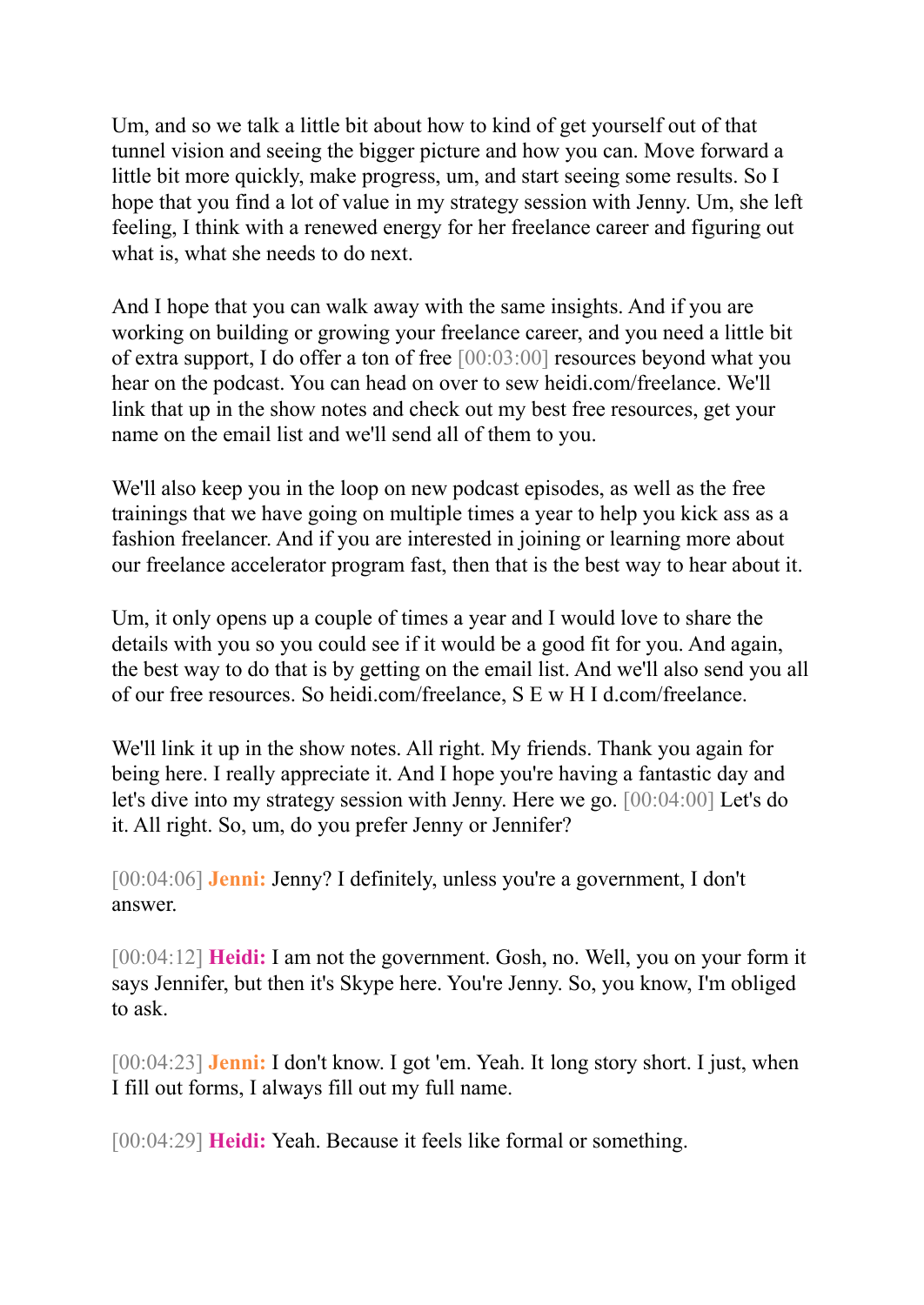Exactly. Yeah. We're not that we're not that formal here, you know that. Um, okay. So talk to me about what's going on and where you're feeling stuck.

[00:04:43] **Jenni:** Okay. So I did, um, I pulled a few brands that I found I did most of my research solely on, um, Instagram. So I, uh, reached out to a couple of brands [00:05:00] that I found there that seems, can you

[00:05:02] **Heidi:** hear me.

[00:05:05] **Jenni:** Sorry. I just, I found the cord that connects to my computer off of my headphones. Um, all right. So I found a bunch of brands, um, about, let me see here, the final count. I think I found about 22 or more brands, um, on Instagram that were in, within the niche that I'm familiar with and that I'm interested in starting this whole process with.

So, um, a little bit about my background. Um, I came to New York in 2014 and I started working in the industry and found somehow stumbled into children's wear. So for the last, since 20 14, 20 15 til now, I've been working predominantly with children's wear brands. Um, [00:06:00] Sizes newborn up to boys. Um, I think if they go up to 18 or something like that, six.

Okay. Yeah. So, um, I've been doing that. So that's what I'm familiar with and predominantly children's active and athleisure. So I've been looking at brands that fall within my purview and I've been reaching out to them. I've reached out to about maybe 10 or 15 of them. Okay. Um, I also landed a temp job since starting this.

So, cause I was really low on income, so I needed to find something that was going to pay me quickly. Um, I landed a temp job that I had been doing, which is kind of also, I've been trying to allocate my time accordingly, but not working for 18. Um, since my last temp job ended just [00:07:00] before the pandemic started.

And then this one, I'm kind of just struggling with time management in working part-time out of the house part-time from home. Um, and then also taking care of the household and finding time to do more of this freelance research. So just before landing the temp position, I reached out to about 10 brands, um, via Instagram and email.

And I haven't heard back from anybody. I used somewhat of a template of a. Email or message to send to them that I would modify based on who I was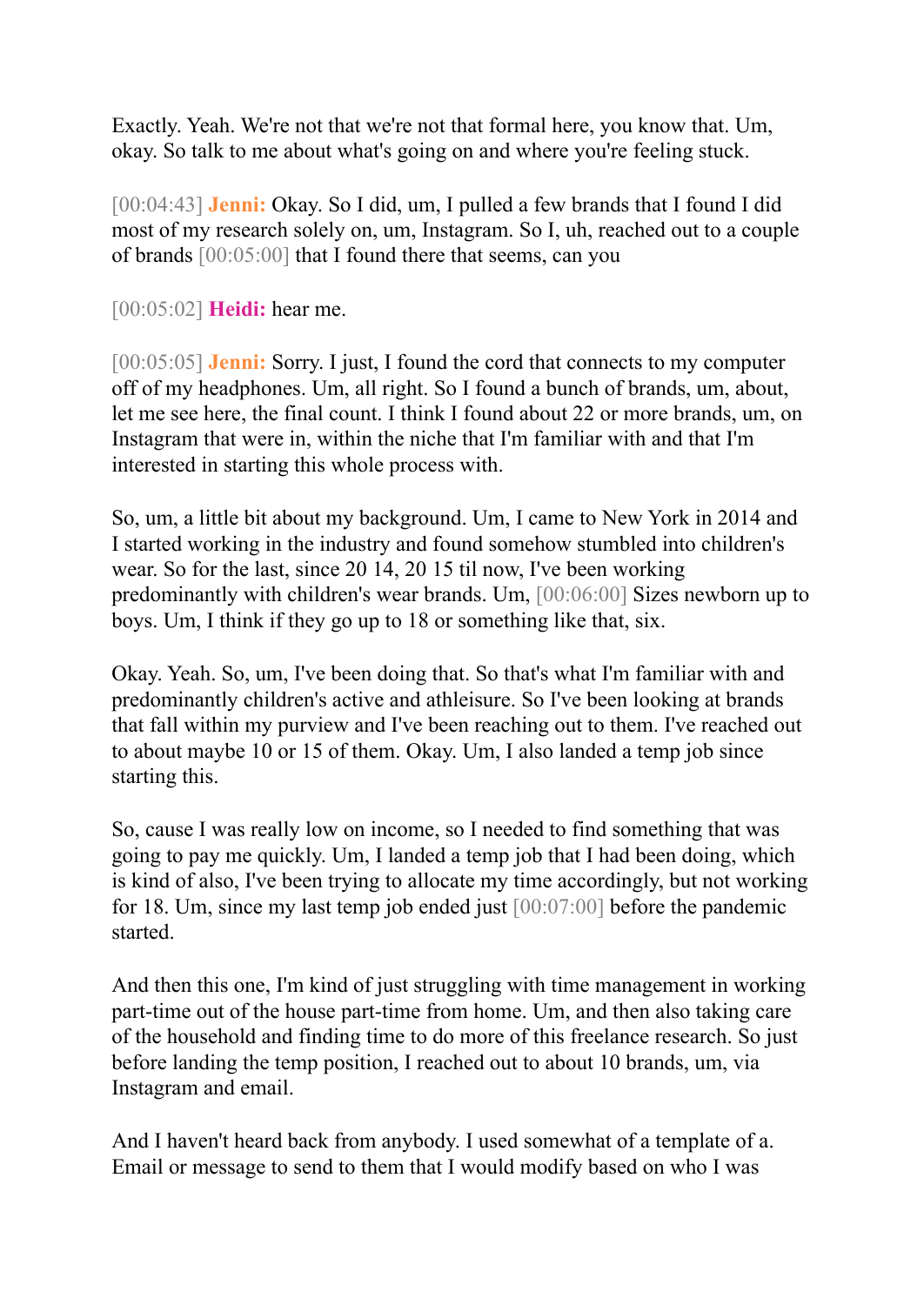speaking with. So at least the part that was like about me, what I was reaching out for that for the most part stayed the same. Sure. But then I would always change the introduction and, you know, [00:08:00] add some tidbit that I found about the brand and to make it more personal, um, kind of, um, adjust that intro introductory part, um, to the brand so that it didn't seem so robotic.

Right. Um, but I have not heard back from the 10 that I reached out to, and I know 10 is not like the biggest number I was hoping to have had a lot more, um, reaching out since starting this two by and today when I, um, agreed to. Interview, but time just has not been, I haven't been able to manage my time as much as I wanted to.

So I'm struggling there, but I'm still wanting to make this work and I don't know where I might be going wrong or if I'm just like to, if I haven't waited long enough kind of like giving [00:09:00] it time to actually work.

[00:09:01] **Heidi:** Yeah. Okay. So a couple things. Uh, well, what do you want to tackle first? Do you wanna tackle the outreach or do you want to tackle the time?

[00:09:09] **Jenni:** Um, I want to tackle the outreach first, cause I, I just want to see if maybe that's where I might be. I might need some improvement then. Um, and then I guess we could, uh, go back to the time part to just see like maybe two heads thinking together, um, how to schedule

[00:09:30] **Heidi:** your steadfast. Yeah. Okay. Perfect.

Perfect. Okay. So for the. Um, what exactly. And I didn't see this in your application, otherwise I would have had you send us an advance. So can you quickly dig out one of those messages? And I want you to read it to me. I want to hear that looking

[00:09:49] **Jenni:** for right now. Um, okay. Here's here's one. Okay. So, um, there's this one brand that I reached out to their, [00:10:00] um, uh, girls looks like athletic brand.

Okay. Okay.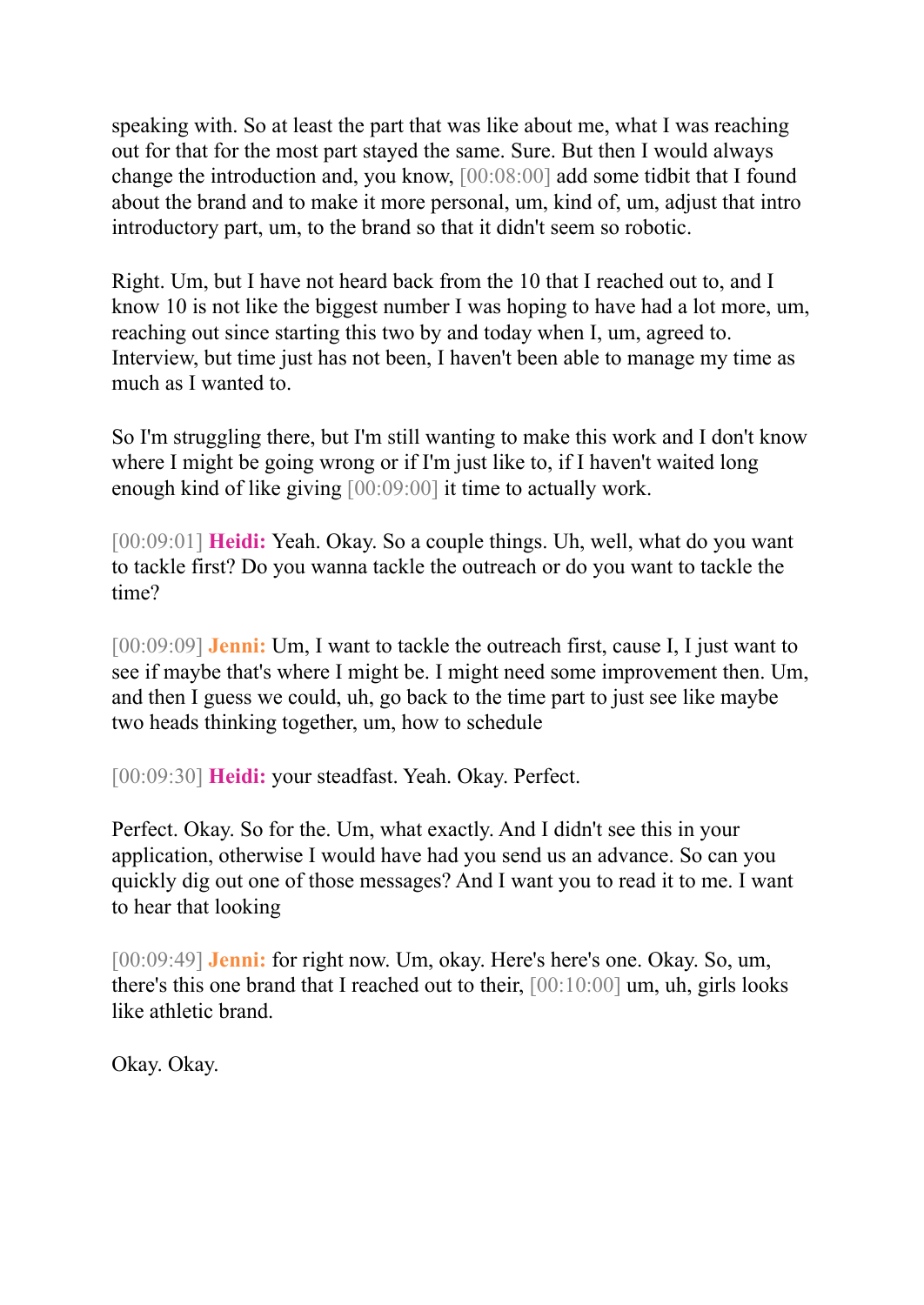[00:10:04] **Heidi:** How big is the brand ish? Do you know? Like, are they like three people or are they like a hundred people? Like how big would you estimate?

[00:10:10] **Jenni:** I have to, to be honest, I have no idea. The only information I was able to pull from their Instagram and their website is that they have 2,828 followers. And that they're located in Australia.

Doesn't have a lot of information about who the owners are or the, or the company

[00:10:34] **Heidi:** itself. I was like, it's maybe probably a little bit a smaller brand. I'm going to guess. Yeah. With 2,800 followers. And that's like the only thing we have to go by. Okay. Gotcha. All right. So what does the message say?

[00:10:45] **Jenni:** So the message says, Hey, there, I did something around and couldn't figure out who this message goes to or what your name is.

So forgive me for the generic introduction.

[00:10:56] **Heidi:** I love that.

[00:10:58] **Jenni:** Yeah. I [00:11:00] hope that you're having a great day and also that brand name is having a fantastic season. I came across your IgE page a few weeks back, and I really liked what I saw the premium active wear you're offering. Young ladies has a very timeless and classic look.

I love that. I also love, um, love you donate a portion of your proceeds to Berry street. I look at, I looked into them after seeing them on, on your, about me page and an organization like that is such a valuable, is such a valuable to any it's so valuable to any community. I'm always, I always love to see brands partnering with charitable organizations, hoping to have a true, positive impact in their community and the world.

I agree full-heartedly with your sentiment that small acts by many can bring change. Um, so here's a little bit about me and why I'm reaching out tie [00:12:00] I'm Jenny I'm a remote freelance does, um, we remote fashion design freelancer. And for the past six years, I have been working in the New York city Metro area in kids active as leisure wear market.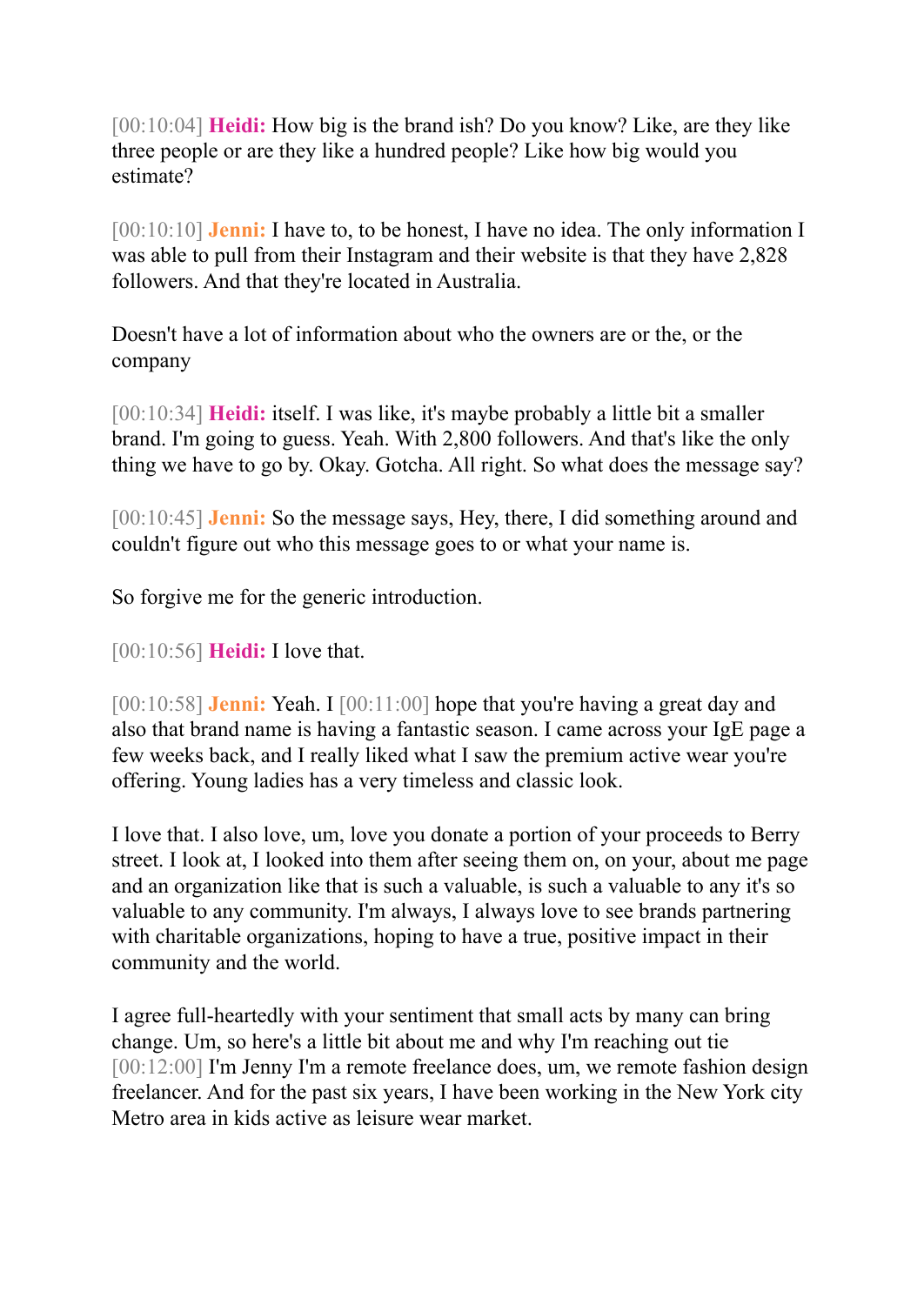I'm reaching out to brands like yours to see how I can help them. Okay. Not looking for work right now. I'm just in the research phase. I'm hoping to, I'm hoping this outreach will lead to a short conversation where I can learn more about some of the trouble points your brand might be facing during the design process.

I also would love to hear about your hopes and goals and areas of design you want to improve or grow into. I'm hoping through a short chat. I can learn how to be a great asset for brands like yours. Um, and help with their trouble points and, and so help them achieve their goals. I know time is a PR [00:13:00] is precious and we never have enough to go around, but if you ever find yourself with a little time to spare, I promise not to take too much of it.

I would love to jump onto a zoom call and ask you a few questions. Anyways. I hope I get the opportunity to speak with you until then. I wish you all the best with your next season's drop and hope. It's very successful. Best of luck Tata for now.

[00:13:25] **Heidi:** It's amazing. Um, your, your outreach is amazing. It's really low.

Yeah, it's really long. Um, and here's what I think might be happening. I mean, it's so well done. Your introduction is really powerful and personal and specific. I can feel the effort and research that you put into it. Um, the section about you is actually probably the one that needs the least shortening you.

You can maybe like tighten it up a little bit, but, [00:14:00] um, uh, cause, cause what happens, I think sometimes with this type of communication is people read it and it just can feel very overwhelming just by the sheer volume. Um, and they might scan it and then they might be like, And I'm moving on or like, this just sounds like too much work, just because just based off of, like, I can imagine visually that, that chunk of text, especially in an Instagram DM, or even in an email too late, just feels like a lot.

So, um, the other thing I'll say very delicately, I will say, um, like your introduction was so strong and it was so specific and very complimentary of them and what they're doing and the charity that they're supporting and stuff. But I think that it almost maybe could come on a little bit too thick  $[00:15:00]$ based on the sheer, um, length.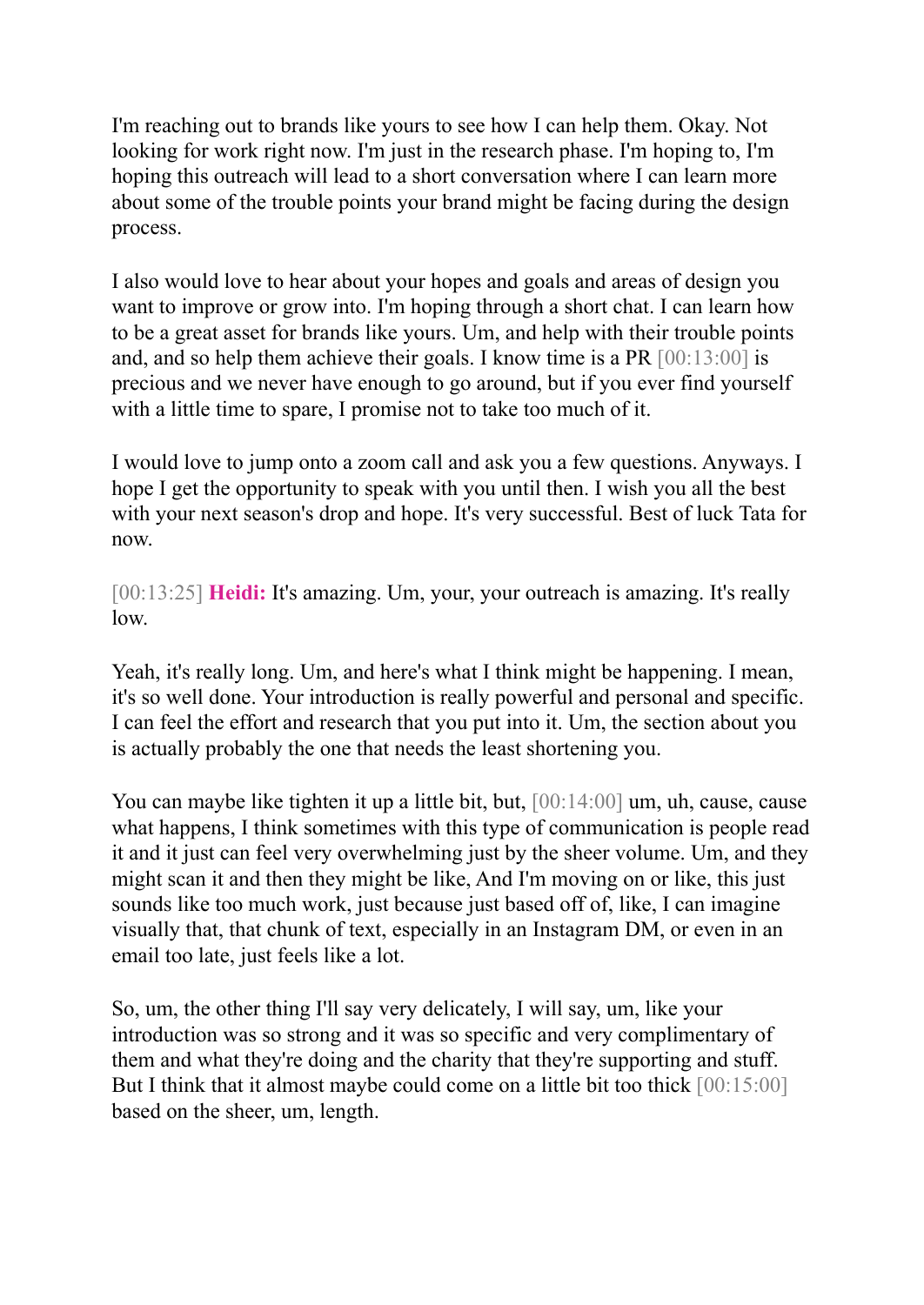Yeah. So I, and then I also think that in the closing part, um, there were there, I think there was like three sentences about how time is precious. Um, which I, I, you know, you're, you're. Your voice is very strong and very refined and very well-spoken. I just think we got to cut it down to like a little bit more skeleton, you know, um, because I think that people can start to just feel overwhelmed by, by that amount of content.

And listen, I'm very verbose to maybe you've figured this out by now. Um, so I get it, but when it comes to writing, I think that just brevity can really be valuable and it's a learned skill. Something I've been working on very hard over the years. Um, that being said, [00:16:00] you, your strategy is really, really strong, really strong.

Um, I'm curious, you said you sent about 10. Did you send any follow-ups to the test?

[00:16:11] **Jenni:** That was on my to-do list for last weekend, but there was a small family emergency that I had to share. So it was on my to-do list. Yeah. It's been on my list and top of mind that I need to reach back out to them, but I also was like, well, I don't really know what else to say.

I don't know how to reach back out without sounding in my head annoying. Um, but, um, yeah, so I was like, maybe I'm thinking to my eye when I got the opportunity to speak with you. I was like, I think I need to read this out loud to her because I have a feeling there needs to be a lot of editing, but this is.

The condensed version that I was able to edit down to. [00:17:00] And I still was like, this is a lot, but I don't know what else, how else to redact so that it's not so much. And I don't want to keep sitting back on my heels to, you know, to press the go button on this. Right. So I just, you know, I just went for it and I'm like,

[00:17:21] **Heidi:** yeah.

[00:17:23] **Jenni:** So I'm just like, at that point where I'm like, I think it's too wordy. I just don't know how to, um, like what I need to maybe consolidate my focus when it's like talking about them and then how else I need to like cut it down at the very end parts. Cause I feel like I focus a lot in the very beginning and that's, and I always break it down into like, okay, Smaller chunks.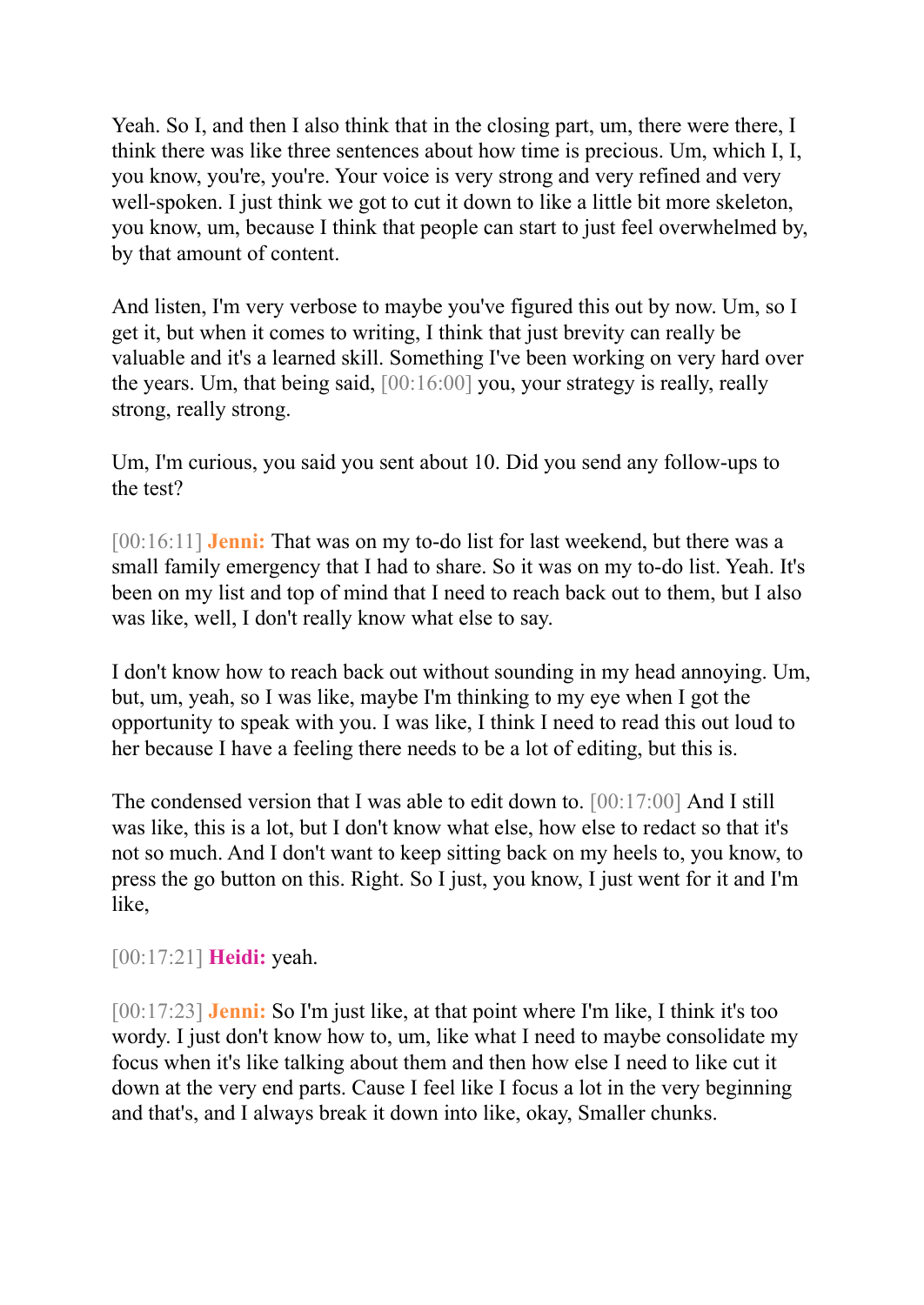So it's not like it's going all in

[00:17:53] **Heidi:** one big, right. You've got like line breaks in there. Right, right. Okay. Which is also a really great [00:18:00] strategy. Yeah. So

[00:18:01] **Jenni:** I was like, all right. Uh, I know I can, but this introductory part, I guess I, I, I get, I get very much into learning about them, so it doesn't sound so like, I just skimmed through your stuff and I'm just really trying to get something out of this for me.

And I don't want it.

[00:18:23] **Heidi:** I, I just, yeah, no. And I can feel that in your writing, like it's very genuine and it really comes across. Um, here's what I'll say too. I think that like, if we were to look at the 80 20 rule here, like what, 80 per right. You're familiar with that world. Um, yes. I actually think it would be following up versus the brevity.

Now that I hear that you haven't done any follow-ups because here's the thing. And I use this example all the freaking time. So if you've heard it a million times, or if people listening, you've heard a million times, I'm sorry. Um, I forget to answer emails from [00:19:00] my mom and I forget to answer Instagram DMS from my closest friends, because we see them.

We're busy. We're like, yes, I'll get to that later when I have time. And then we forget. And so if you don't follow up, there's a really good chance on like at least 50% of your outreach. It wasn't because they didn't reply. They didn't want to reply. It was because. And the timing just wasn't good. And they were like, you know what?

I'll get to it later. Then they forgot. And so you're not being a pest. Um, and there's, there's some templates inside a fast for doing these follow-ups as far as like, what do you actually say? And I'll, I'll give them to you right here as well, but it says something as simple as, um, hi, again, I know you're super busy and I imagine this might've gotten missed in your [00:20:00] inbox or in your DMS, wherever you're talking.

Right. Um, so wanted to just ping you again or float it to the top if you know, and would love to hop on a call and ask you a few questions if you're not up for it. No problem as well. Um, or like no hard feelings, like whatever feels good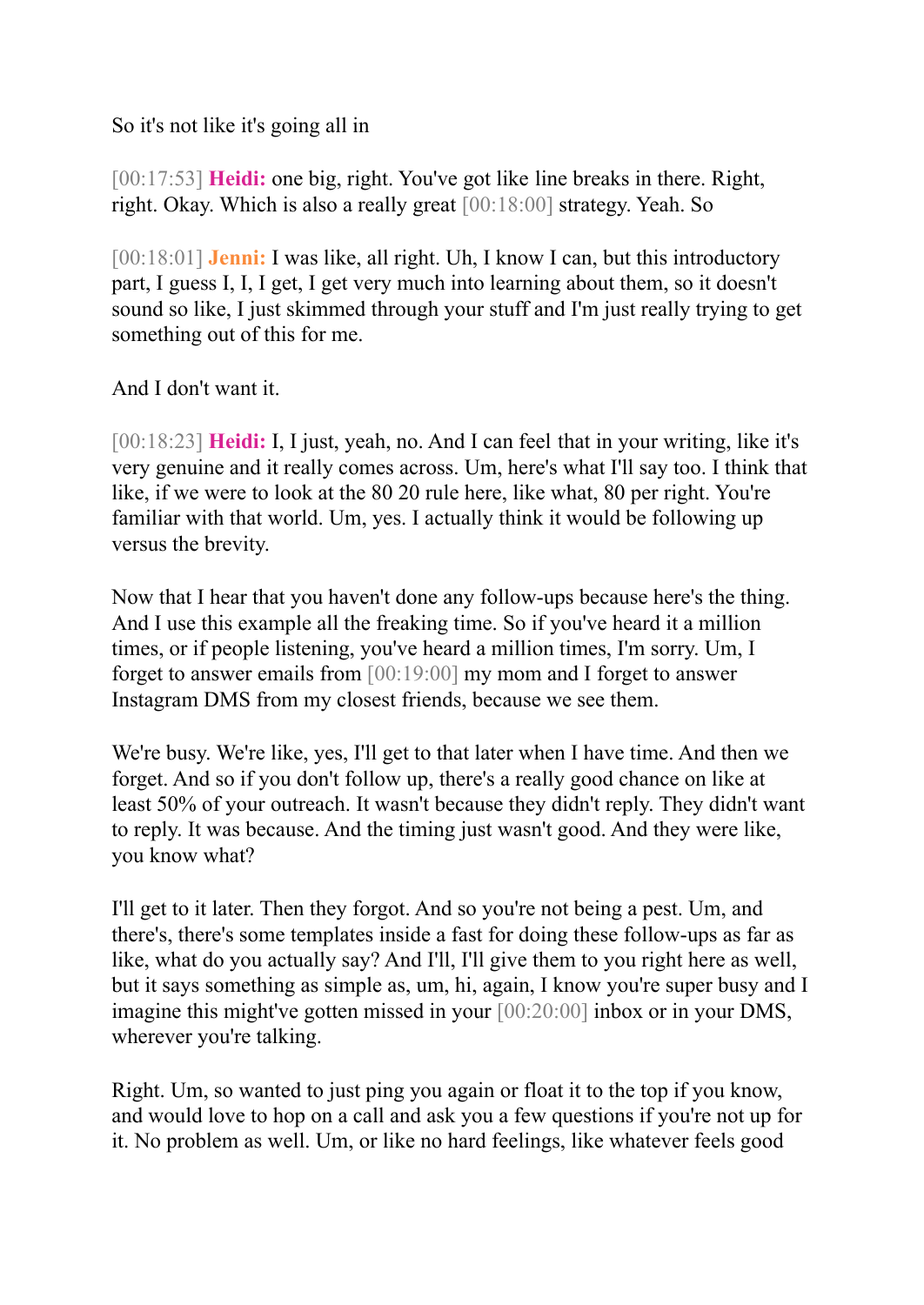coming from you. So ignore. So it's basically the strategy is a little bit like threefold.

One acknowledge that they're busy and that it probably just got me. And it gives them like a little bit, it lets people off the hook and it makes them feel like not bad for replying. And then, um, two is like just giving you a friendly reminder, like something really soft and gentle and then three giving them an opportunity to like say no, cause nobody wants to feel backed into a corner that they have to apply.

And so as soon as you take your foot off the gas pedal and you say, you know what, and if it, if, if you're too busy or if this just doesn't sound right to you, [00:21:00] like no problem, I totally get that. Um, that alone can get people to reply because they instantly feel like, oh, she's not pushy. Um, it's, it's a really old, like tried and true just strategy general sales strategy, right.

For getting someone to like respond or opt in. So. I think if you were, you know, you, you do seem like, you know, you're, you're working and, and you've got life going on and family, like so many things going on and where we get really busy. So if you want to just look at the 80 20, then I would say, just take what you've done so far for these 10 brands and craft a quick follow-up and your followup can honestly be pretty cut and paste for all of them.

You don't really need to customize it since you customize that first. The initial message. If it's DM, obviously you just put it in the DM. It'll follow right after your original DM. If it's an email, make sure you reply to the original email. So the original context is below, um, [00:22:00] and. And there is I think your 80 20 then going forward.

And this is true for, I realize you're in the customer research phase, but this is, these strategies are true for pitching and customer research. Um, and I would do at least one, possibly two follow ups. I do actually recommend three touch points initially, right? Your first outreach and then two followups.

And you can do the two followups like a week apart. So, um, I'd be surprised if you didn't get any responses after those followups. And then from there, you can see where you are going forward for the introduction part, where you're, you're being specific, you're complimenting their brand, um, to make that a little bit more brief because I, that, I think that while you've done an exceptional job on it, and it does feel really genuine and amazing.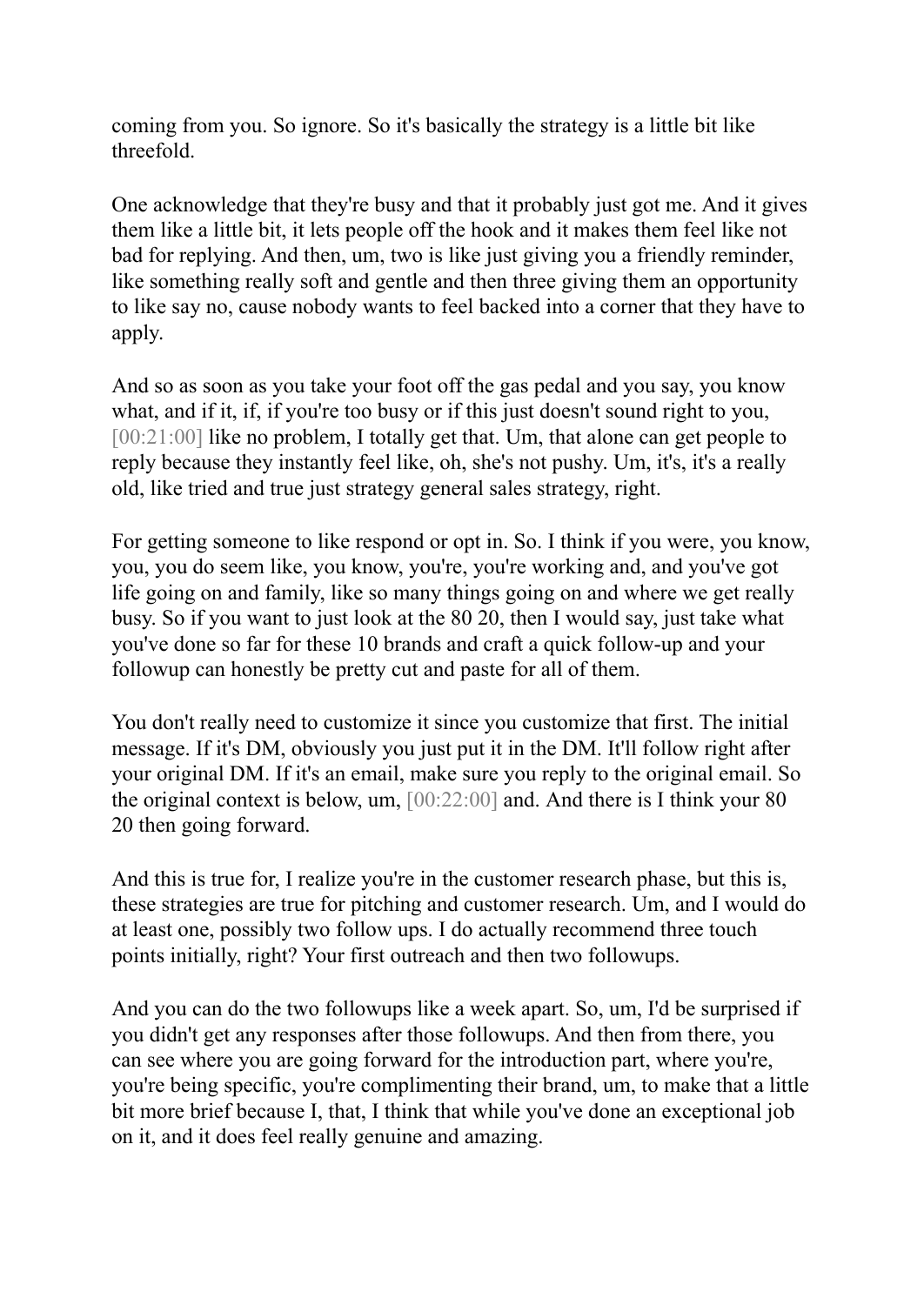Um, I think that. The [00:23:00] amount that you're putting in there, you're actually making a little more work for yourself and doing the research. Like how long is it taking you to research the brand to be able to write that part of the pitch?

[00:23:10] **Jenni:** Um, well, when I, I, I started with a template, right. I took a little bit of what I found off of, um, the fast, um, download pages in terms of reaching out and I kind of curated something.

So once I had the template down, reaching out to each brand, I think I was able to edit the template in about five to 10 minutes based on all the research I had already done on the brand prior.

[00:23:40] **Heidi:** But, okay. So that's my question. How long did you spend doing research on.

[00:23:45] **Jenni:** Um, research on the brand. It was, I had a, I know you're going to like this.

I have a, an, uh, what's it called numbers or Excel page. So, um, have the brand name, you [00:24:00] know, I modified, you know, what their Instagram handles are, um, uh, copied and paste, what their IgE following was. If they had a website, what was the web address of if they had an email? What was that email? I, in my notes section here, I just kinda copied and paste whatever they had in their bio or on their, about me page for the website.

And then I have, you know, a date log for when I reached out to them first and then PR planning forward on like how many times, um, I reached out to them following that, you know, So, um, with all of that, I mean, like I was able to just go through my notes, um, and then I would scroll through their IgE pages again.

Um, and then if they didn't have a lot to offer in terms of information, just scroll through their IgE pages and just like, oh, you know, I've noticed this about your [00:25:00] brand. You have this underlying, um, aesthetic or, um, you know, you have really great, um, power quotes for little girls that you put on your graphic tees.

Um, that kind of stuff. I would either, I think this one that I pulled, which was the first, um, message that popped up on my DMS is maybe the longest of the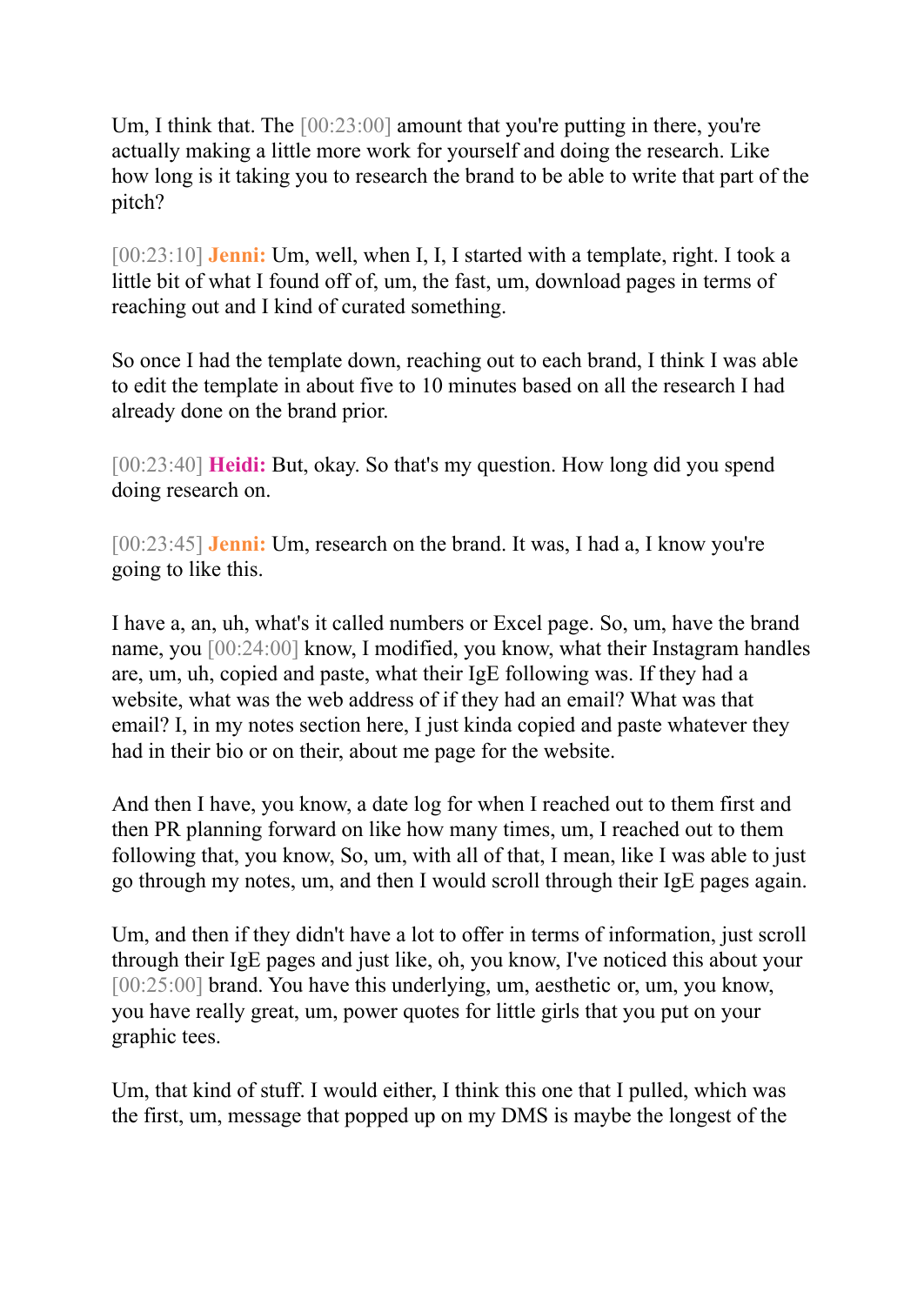mall, but they're all pretty, they're all pretty about, they're about the same chunk of.

[00:25:33] **Heidi:** Yeah. I mean, I think that you could probably just like distill that first part down to like two to three sentences. And so, you know, for this example, which I think is going to make your research about the brand a little bit quicker, it's going to make writing it quicker. And so in the same amount of time that you were able to send out 10, I think you could probably send out 20.

Um, I think you could cut your time at least in half. And so, you  $[00:26:00]$ know, from what I can remember, uh, from, uh, what you wrote on this one, I think it might be something like, um, You know, I recently discovered your brand. Great. Um, I really love what you're doing with the girls at leisure and how you're partnering with the Barry foundation as a charity.

It's so great to see brands giving back and supporting their local communities. And maybe that first part where you're where you said something about, um, the girls athlete, leisure, maybe that's something a little more, you could make that a little more specific. I don't remember. Like maybe they've got, oh, that great floral print you've got or that great ditzy dot print or like whatever.

And maybe you're not print designer. So that might not be the thing to focus on, but like that. Triangle color black legging, or like naming a specific style, um, instead of just like generic girls S F leisure. Right. But then we, we cut it down so much. And so we've hit [00:27:00] on two specific things of a specific style that we're like, that's so cute.

And I can totally see like little girls in that. Or like, maybe I could see my niece in that, or I don't know if you have a niece, but like, whatever, if you have something personal, you can like thread into that. I think that that offers just a lot of, a lot of realness. Right? Like it makes it, like you said earlier, it makes it not robotic.

Yeah. Um, and so don't be afraid to like thread a little bit of like your personal life into there. If it makes sense, obviously you don't force that. And then, and then, and then, and it's also so cool here partnering with the Barry foundation. Um, it's really awesome to see when, when brands give back to the local communities, like, I think you could just, that, that that's more than enough.

Um, And then the about you section was fine. And then the section at the bottom, which was talking about, you know, time being precious, which is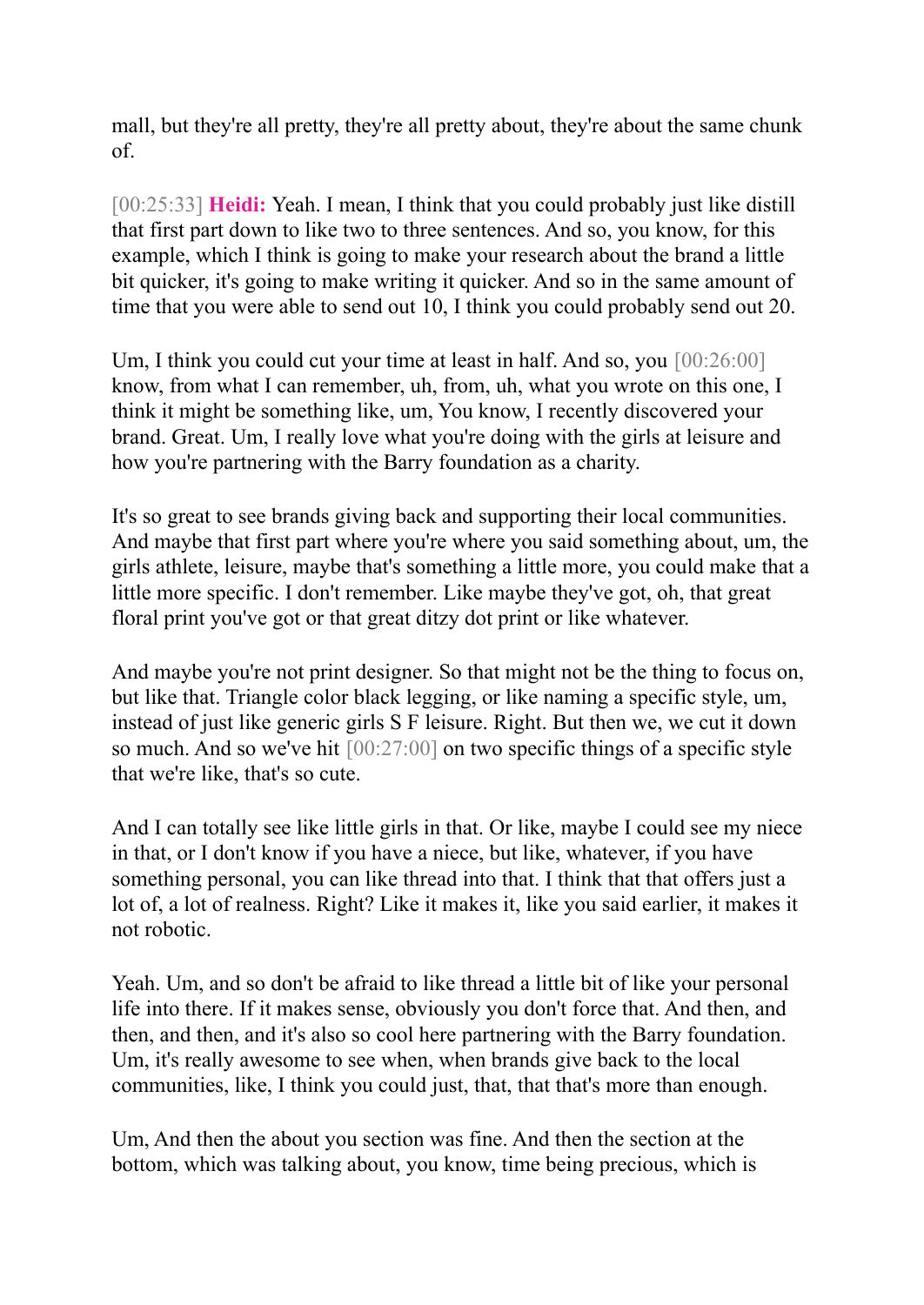definitely a great, um, you know, you're acknowledging the fact that they're busy and that you won't take too much time. I think you really just can distill it down to one sentence, um, of like, you know, I realize time is precious and I promise not to take too much [00:28:00] of it.

Would you be, um, able, I'd be so grateful if you would be up for hopping on a 10 minute call. So I could ask you a few questions, let me know, would that work for you? That's so that's really it, right? We're, we're basically saying the same thing, but it's a lot easier for, for them to digest. So you're not gonna adjust anything on the ones you've already sent out.

Obviously they're already out there in the inbox. Right. Um, but I, I, so that your quickest return on investment here is, is following up to those. Okay. Okay. Um, and honestly, I think you could probably do that. 2030 minutes. Um, right. And then I think, you know, see where that goes. The other thing I want to ask you though, is you have experience in this industry.

Do you have any contacts in people that, you know, in this industry and in your niche, are there people that, you know, from past roles or coworkers, or just friends [00:29:00] who you could chat with, or like get an introduction to somebody, um, and go like a warm route instead of this cold outreach to get some of your initial customer research done?

[00:29:11] **Jenni:** I have that, that's where I guess maybe I'm confused in terms of, I do have context. I do have former coworkers that I still have contact with. Um, not all of them are, are still in the industry. Um, but the ones that I could reach out to, I'm just not really sure what that would look like in terms of.

Customer research for myself and where I'm hoping to gauge, um, my freelance career, because for the most part, everybody is with large corporate companies. Um, and I'm hoping to be able to get out of that just because I've, I mean, currently temping with [00:30:00] one, and I don't know, in the New York area, if any of these larger corporations would be interested in working with somebody like myself as a remote freelancer without the, um, without the holding that they have when you're quote unquote freelancing

## [00:30:20] **Heidi:** for them.

Yeah. It's a lot harder with those large established brands, especially right in New York city, because they have access to so much talent that's willing to do the full-time freelance role. So, um, Okay, so totally fair that, yeah, that those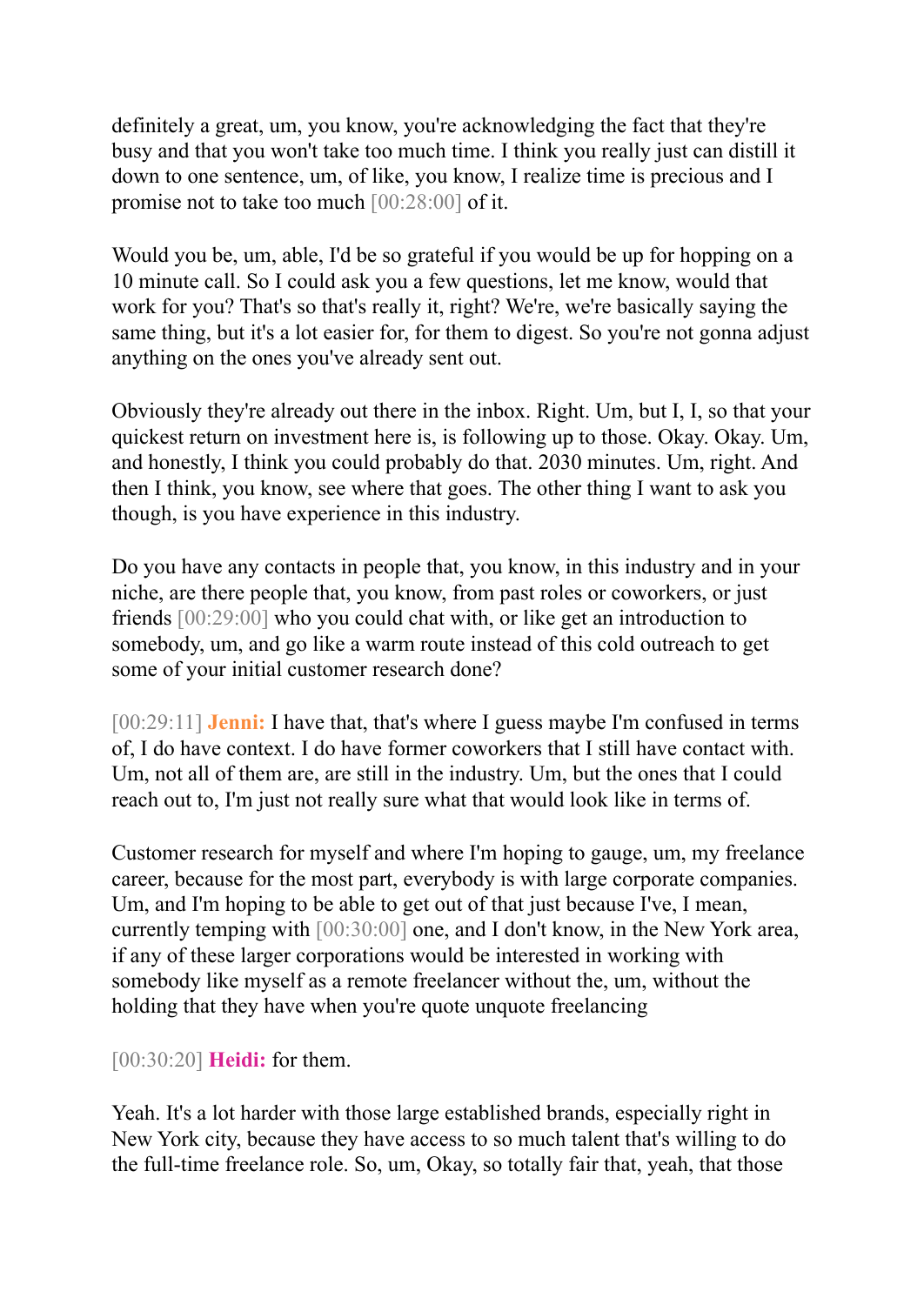are not your actual target customer and that the customer is very different and has very different needs of a small brand is going to have very different needs than these New York brands.

So, totally fair. Um, here's what I'll say. Cause I know in your, in your, um, strategy session application, you had put, you know, that you liked didn't want to just get stuck here and I don't want you to get stuck here either. So here's what I'll say. I want you to  $[00:31:00]$  follow up to these 10 brands. Okay. 20, 30 minutes.

Um, I want you to send out five more only because I want you to practice refining that brevity in your right. Because this is going to come into real, as soon as they going to be an asset for you when it comes time to pitching. So I want you to use this customer research phase as an opportunity to strengthen that muscle.

Okay. So I want you to write five more and send those out and whether you'd send them on Instagram or, or email doesn't matter. Um, and then after a week, I want you to follow up to those, to whatever you do or don't get out of those 15 pieces of outreach with follow-up at least one, I'd encourage you to do a second one.

Um, and this, the second, the second one can just [00:32:00] say, Hey, I really, you know, I know the, and this might be something that you want to use your own words for, like what feels good, but something like I might say would be like, Definitely not over here trying to be a pest, but I have learned in life that the squeaky wheel does get the grease.

I wanted to ping you one last time to see if you'd be up for a call. If not, don't worry about it. And I won't reach out again, no hard feelings and best of luck with your. Right. That would feel very on brand for me, what you could swipe that directly if you want, or use your own words. Um, but again, it's the same kind of strategy, like acknowledging and, and kind of owning it, like kind of how you owned.

Um, and these strategies go for customer research. They also all go for pitching too. So kind of how you own the fact that there was no, you couldn't figure out the name of the person. You're also owning the fact that, like I realized a third time might be a little bit pessary, but I, you know, I'm, I'm a go getter and I'm [00:33:00] going to jump at this and I'm going to jump my, my strongest and my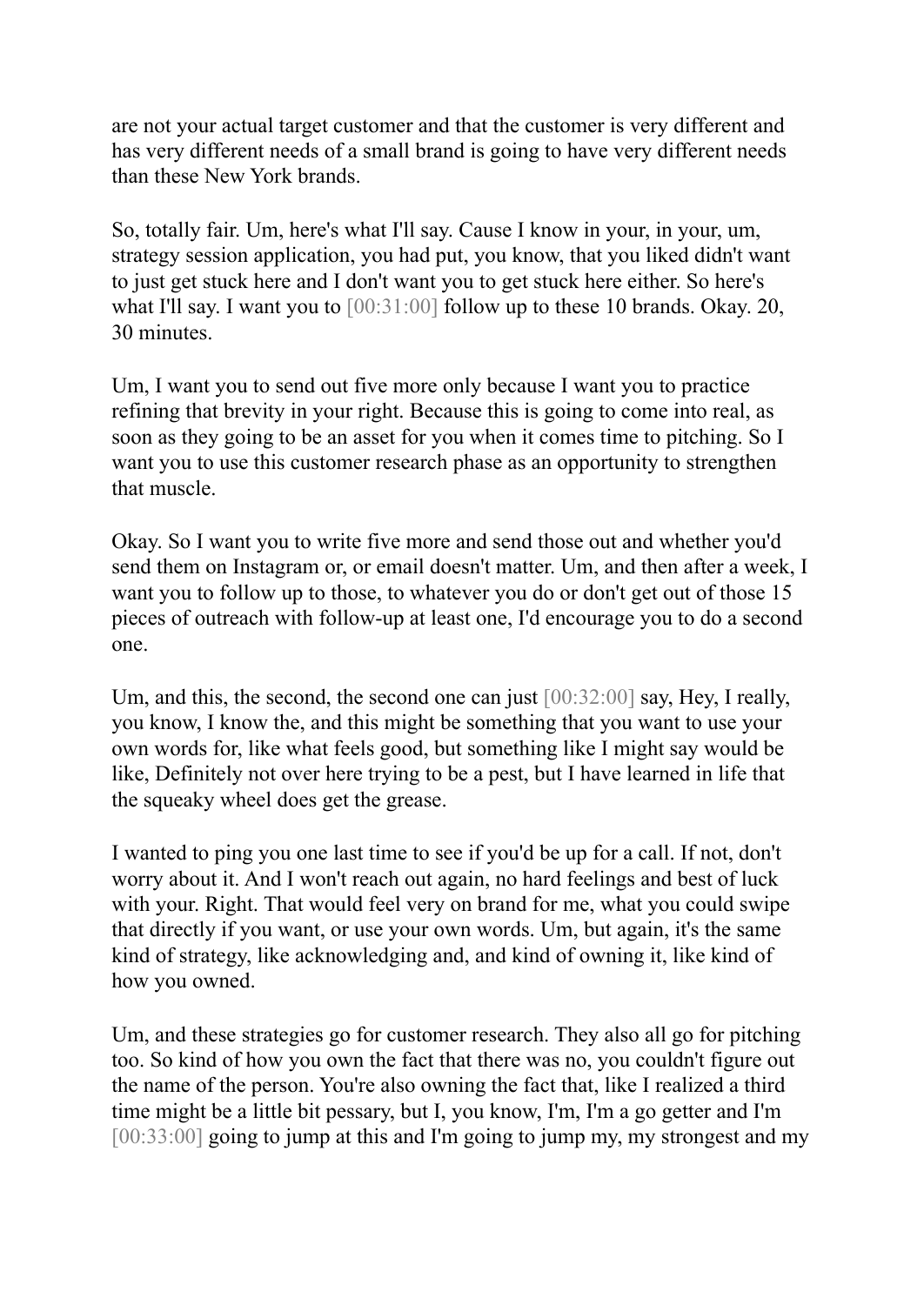hardest and my highest, um, which I think is an attribute that a lot of people ultimately wind up finding very attractive.

And then also letting them know, you know, no hard feelings and I will not bother you again. So you, you kind of are like, given. The reprieve of like, okay, she's not going to reach out again. Or, you know what, Hey, Jenny, I'm so glad you reached out again. I just been swamped and I, and I would love to chat with you.

I guarantee you're going to get some replies back. Um, so once you've done that, so 20 to 30 minutes following up to the 10, sending out five more and then following up to those, um, then what I want to tell you is inside of fast, I just added some new videos in the past month or so, um, about moving forward beyond the customer research stage.

Even if you like, didn't maybe [00:34:00] get all the things that I kind of told you you needed to get. So, um, I, I think that I have been really harsh on like, you cannot move forward until you have talked to five people, voice to voice and. This is a challenging stage to kickstart. I totally get that. And I, we were seeing a lot of people getting stuck.

And so, um, and we're seeing a lot of people jumped past it just on their own, right. And, and still getting success and you can't get success. And so using the strategies inside of fast that using the pitching strategies inside of fast alone, are going to get you a hundred times more success than what most freelancers send out, trying to get work, whether or not you do customer research.

So I want to, I want you to take a look at those new videos that we added about you kind of moving beyond customer research. Um, even if you haven't gotten like those five phone calls, um, And giving yourself permission to, [00:35:00] to get to the pitching stage, because like I said again, using the templates and using the strategies and you clearly understood.

I mean, I can tell from what you wrote to this, what you read to me that you wrote to this brand, just for the customer research stage, your pitches are going to be amazing. I just know it. And so even if you filter in some sort of air quotes, um, just generalized pain points and frustrations into your pitches, which, um, once you get into that module, if you're not there yet, you'll, you'll understand what I'm talking about.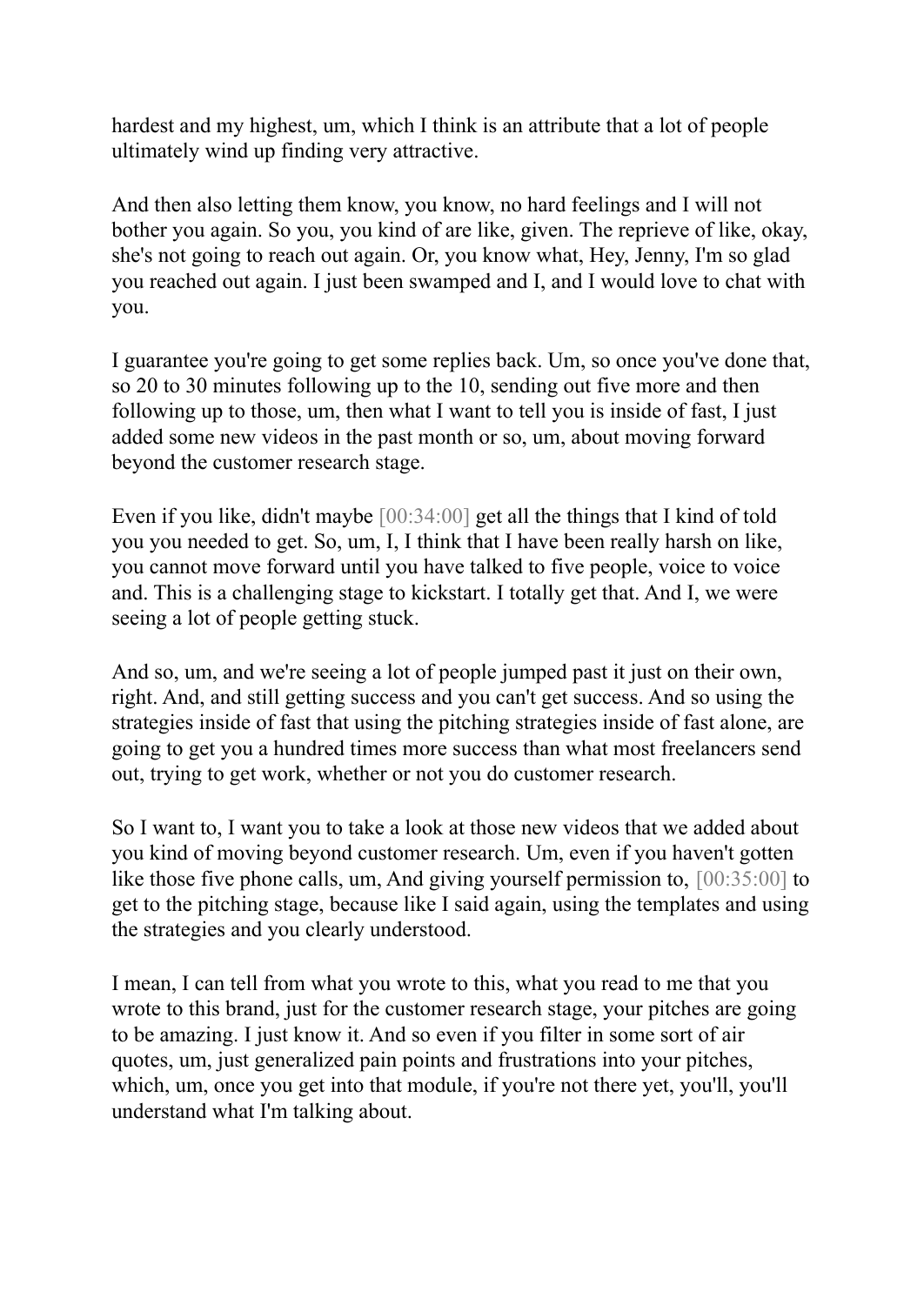And you kind of look at some of the templates, you'll get that. Um, you'll still see success. So, you know, this is, um, as painful as customer research could be as a challenging. You are strengthening your muscle in terms of writing these pitches and what they actually look like, because they're very similar to pitches that actually ask for work.

And so you're, it's a little bit of a warmup phase, as much as it for yourself, as much as it's a research and learning phase. Right. That being said, [00:36:00] I don't want you to stuck here for 2, 3, 4, 5, 6 months. So, you know, you, you work that muscle a little bit. You see what you get, you give it an a plus college try, and then you, you can move on to actually pitching and landing work.

Um, you know, I think on some levels I'm like, gosh, and I liked that mean teacher. That's like, yeah, you have to do this before you do this. And listen at the end of the day, you're in control. You can do what you want. You don't have to listen to me. Um, so, so for now for, for immediate. Follow up the 10 and write five more only to strengthen that muscle for writing for brevity and then, and then move on.

So, first of all, I want to know, how does that feel to you to like have maybe the next stage is mapped out?

[00:36:55] **Jenni:** Um, it gives me a better, um, because I feel like I [00:37:00] have a map. I feel like I got, I was on, I don't know if this analogy is going to work, but I feel like I'm at that point where I'm on that one game on, I don't know, candy crush and I can't seem see pass it, but I, the math, but I don't know what's coming up next because I'm still stuck on this one level.

So I feel like I I'm at that point where I know what's coming up next, I have an idea. Um, if I could just ask you just one to re repeat the, of part where you, um, Gave a followup to the followup,

[00:37:35] **Heidi:** the third followup.

[00:37:37] **Jenni:** Yeah. You, you gave, you gave a really great, um, paraphrase there, but I I'm, I'm not as fast with my handwriting as I would like, so

[00:37:47] **Heidi:** yeah.

Yeah. I totally want you to get this down. So you, so you have it and you walk away, you know what to say? Yeah. I would say something like this, um, don't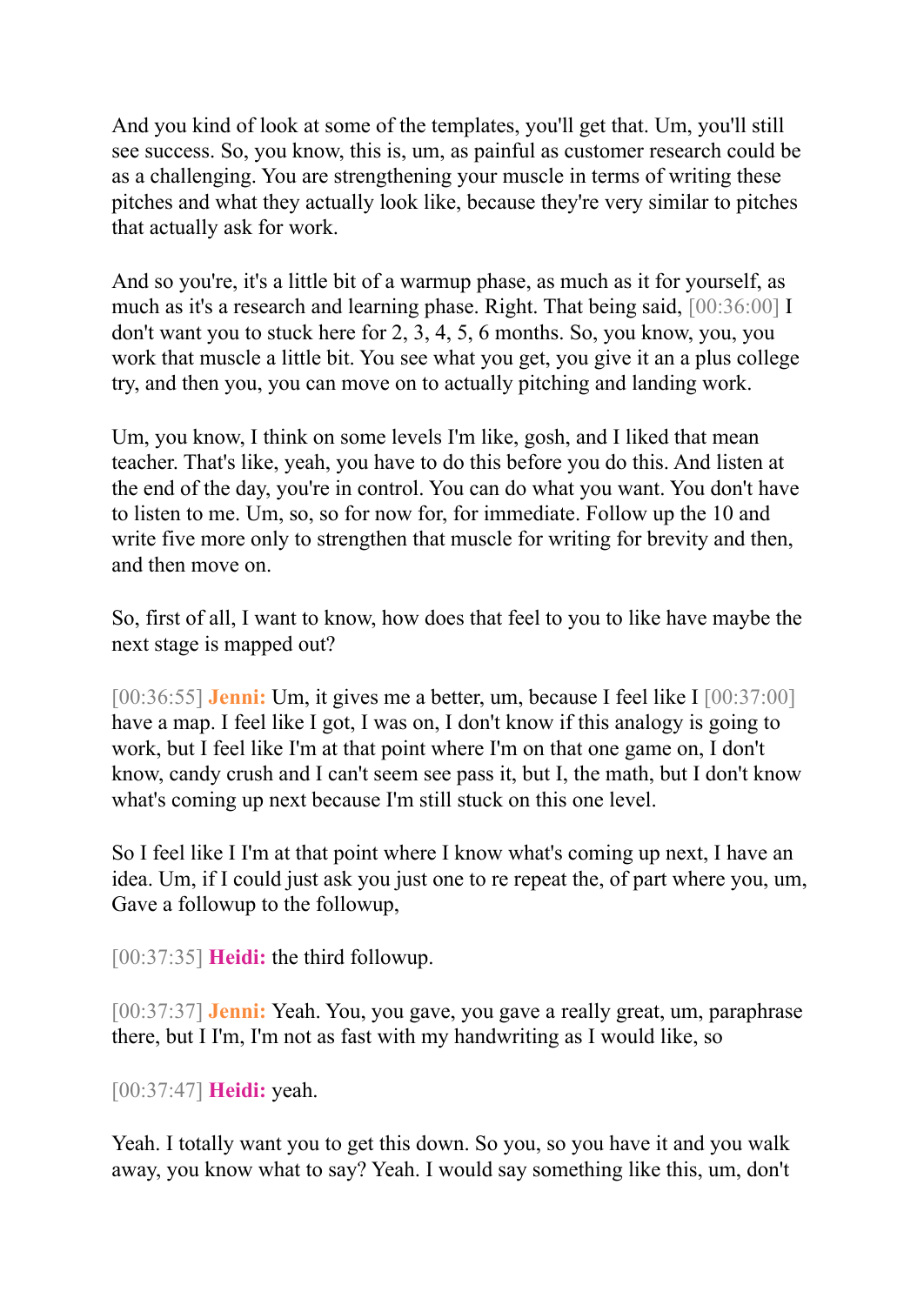want to be a pest, [00:38:00] but I know that sometimes the squeaky wheel gets the grease. I mean, it's a cheesy cliche, but, and that feels very on brand for me. So you can adjust that we're verbiage, but you're basically, you're acknowledging the fact that like, you might be on the edge of annoying them, but Hey, sometimes that's how shit gets done.

And you know that like you have to follow up, follow up, follow up. Right. So that's first then, um, if you'd be up for it, I'd love to hop on a call and ask you a few questions. He said, there's your clear ask again, and then giving them an out and telling them that you're not going to contact them again. So, so basically, um, and if you're, you're not up for it, no problem.

I won't contact you. No hard feelings. I won't contact you again. And then, you know, you might sign off with something like, um, I truly wish you the best of luck with your brand. You're doing awesome things. Keep it up, right. Like a really nice compliment at the end, I think can go far. And that's it. Yeah. So, [00:39:00] um, and, and you can use again, you can use that same kind of followup when you send out your pitches, because most people don't get replies on the very first one, most of the first contact, the first point of contact, the first message you send a follow-up and a followup.

And so these are the same exact strategies that you would use for following up to your. Um, actually, you know, pitching yourself for freelance work. So, um, so that's what I think you can do in the immediate future. Now I know that, um, you're working and time is definitely a challenge and I, I fully respect and get that.

Um, what do you, do you want to, let's talk a little bit about where and how you might be able to fit this workload into your, your current schedule. Tell me a little bit about where you're struggling with this and what, you know, what you're working on and how we can maybe fix this.

[00:39:57] **Jenni:** Yeah. Okay. So I'm an [00:40:00] average day when I'm working in office is, you know, I wake up, I'm out the door.

I catch the bus to the train, train into the city. Um, cause I'm not in New York anymore. I'm in Jersey now, but, um, Thankfully the train station I exit on is literally above, underneath the building that I'm working in. Well, um, go to work, uh, and then I come back home and then, you know, unwind cooked dinner, and then I'm like white, totally physically.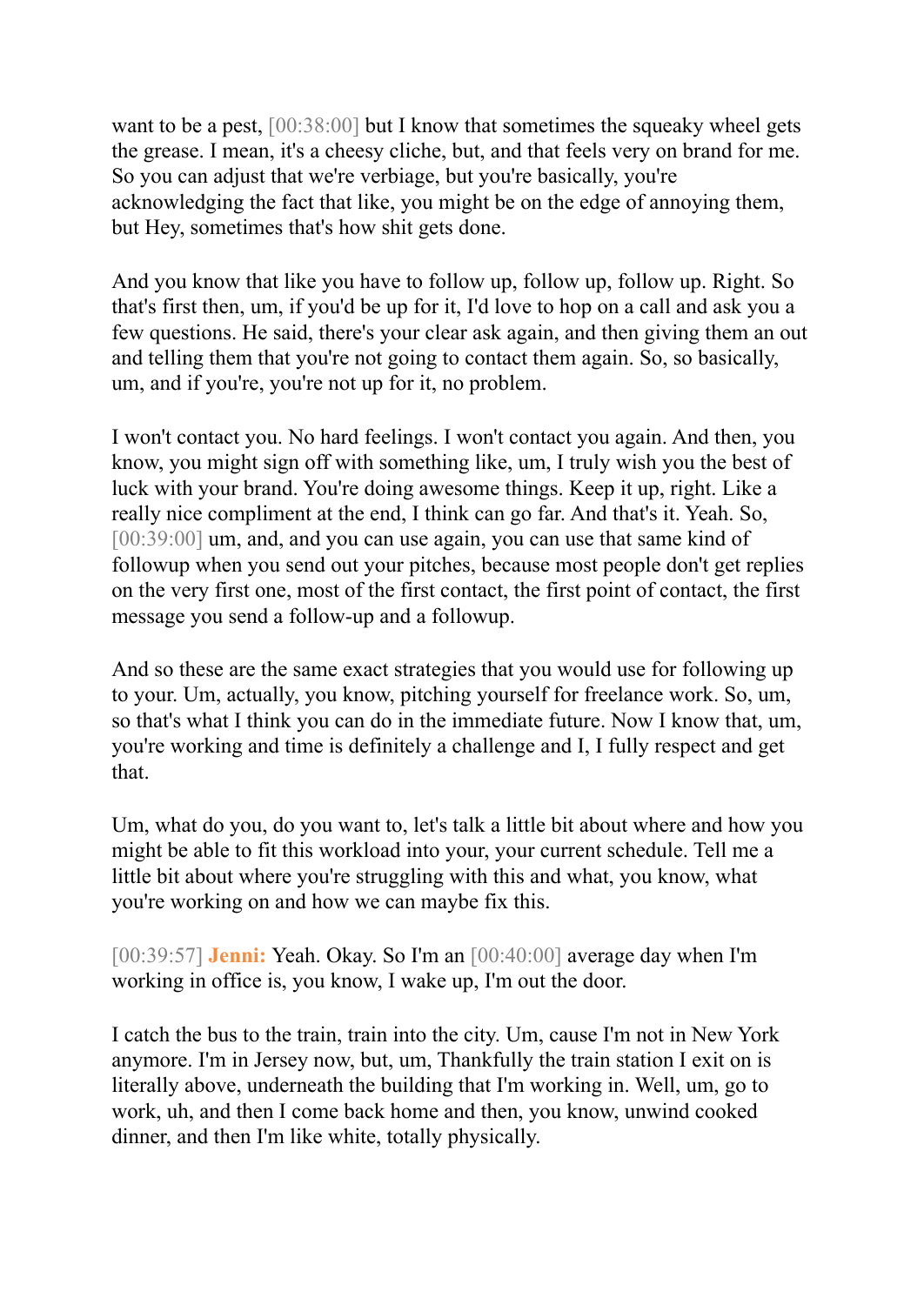Um, and on a day, like today where I'm working remote, um, you know, I'm able to wake up a little later. I'm on the computer for the most of the day of, until about 6, 6 30, um, try and make dinner. And then honestly I've been so forgetful. I think that's where, um, my time gets lost is [00:41:00] that I'll forget that I have my, my things that I need to do.

I feel I focused on all the work and the. At the time end of the day's done, I have the TV on and there goes the last three hours of the day that I could have been doing something for me and what I'm trying to do for myself, but I just veg out in front of the TV. So I, I need to figure out a way to, at least on, especially on days that I'm remote, carve out like an hour or two to just like, you know, watch a fast course, uh, work on, um, work on something, you know, the templates for the continuing outreaches or that, you know, that thing I just, I need to remember.

I think also my add is just astronomically worse mix. So I get that. I'm trying to get myself to a point where it's like [00:42:00] focus and get this done. Yeah. So I guess what I really need in terms of scheduling something is more of an accountability partner or, um, not to say that has to be you. Um, but just something to that that will help me hold myself accountable for.

So I was hoping to also mentally get that out of this conversation just to be like strategize into like help myself hold myself

[00:42:30] **Heidi:** accountable. Totally. So I have a million ideas and, and you can kind of pick which one you think feels the most, um, like it's going to have the best impact for you. And then also here's what I'll say too.

I get it like the end of the day is hard and I've a job for three hours in front of the TV too. Like I think that it's unrealistic for. Us. And I think we actually put the most pressure on ourselves or at least I know that that's how I can be. I kind of sense. [00:43:00] Maybe you as well, we put the most pressure on ourselves that like, oh, that's, you know, that's bad.

I should be doing something productive, but like, no, the reality is like, life is challenging and the pandemic has not helped with sanity or like feeling good about ourselves or getting like, you know, emotional scoops into our bucket. Like by like hanging out with friends or like, you know, doing various things.

So, you know, life is tough and I don't want you to discount the fact that you do need time to just like wind down and veg out. And however you do that. Great.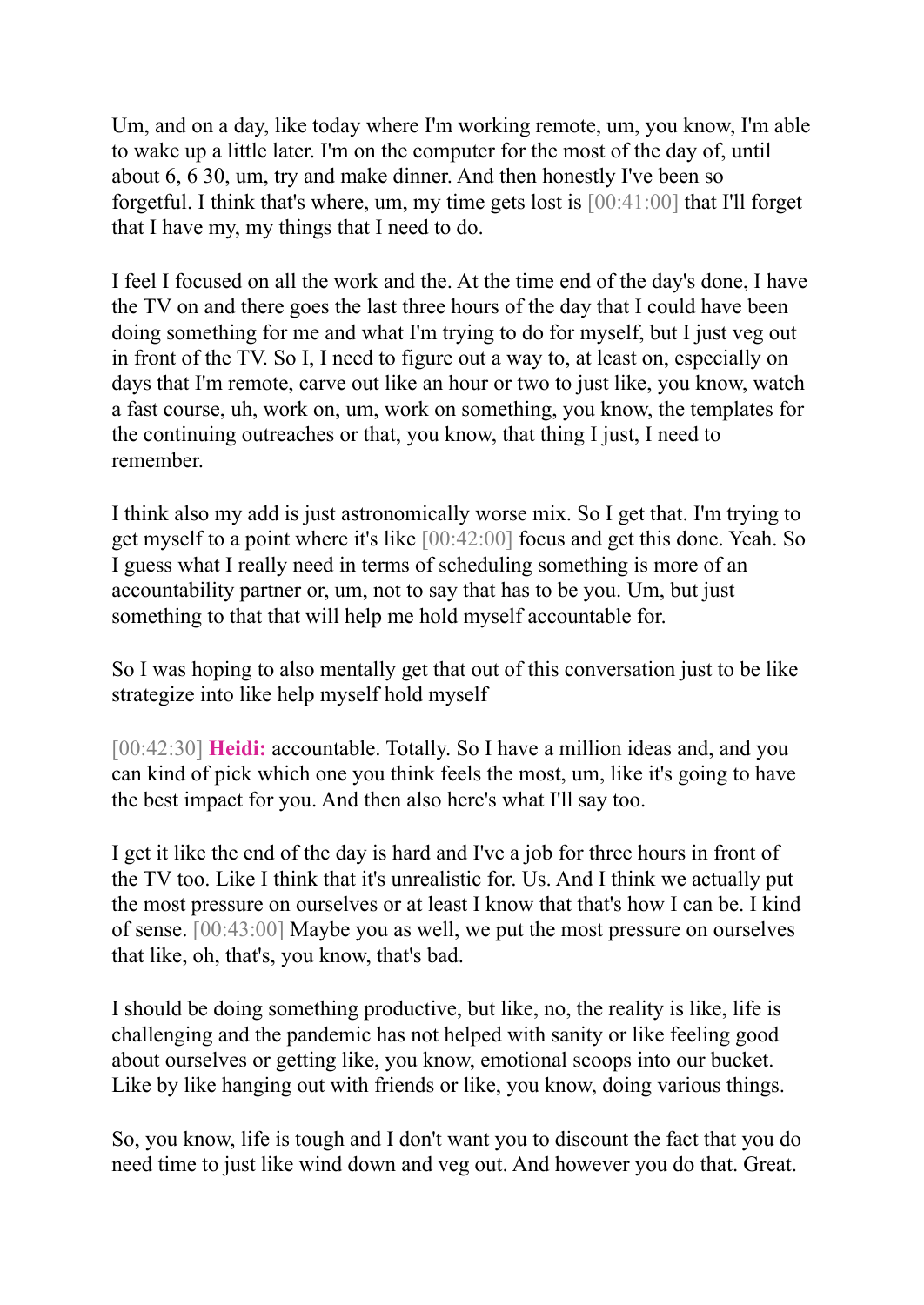Do that. And for me, I do watch TV. Awesome. I love it. So don't feel bad about any of that. Um, a couple of things that came to mind right away is what are you doing on the bus and the train.

And is there opportunity to do a little bit of work there on a laptop or a tablet, or maybe even your phone, whatever feels the most accessible, um, because that could give you [00:44:00] at least the good commute in the morning, maybe where your, your brain's a little bit more fresh, um, and, or on their way home. I don't know, depending on how you feel, um, that might give you even 30 minutes a day or 30 minutes each way.

I don't know how long it is, but would that be an opportunity to squeeze a little bit of work in?

[00:44:20] **Jenni:** Oh yeah. I don't know why. I never thought of that.

[00:44:23] **Heidi:** Yeah. I mean,

[00:44:26] **Jenni:** I'm like, I'm like on Tik TOK or watching or playing games, listening to NPR. Yeah. On the way into work

[00:44:34] **Heidi:** and, and those are great activities too, right?

Like sometimes we do just need to vege. I'm like, I can't be productive. I need to just scroll Instagram. Right. Like I get that as well. But even if you could replace that a couple times a week with like a 20, 30, 45 minute chunk, I think that could really get you, um, a good amount of time that, you know, you've got your headphones in.

And so maybe you put on music or I dunno [00:45:00] if you can work with MPR in the background. That sounds insane to me. But, um, you know, I think there is one great opportunity, um, beyond that. I do think that the accountability for people is huge. And so while yes, I'm not quite available to be everyone's accountability partner.

You do have access to the student group, the private student group inside of fast. And I know that there are other people out there who are in a very similar situation that would love to partner with someone. And maybe you guys text on a daily basis and you're like, okay, this is what I'm working in. And you check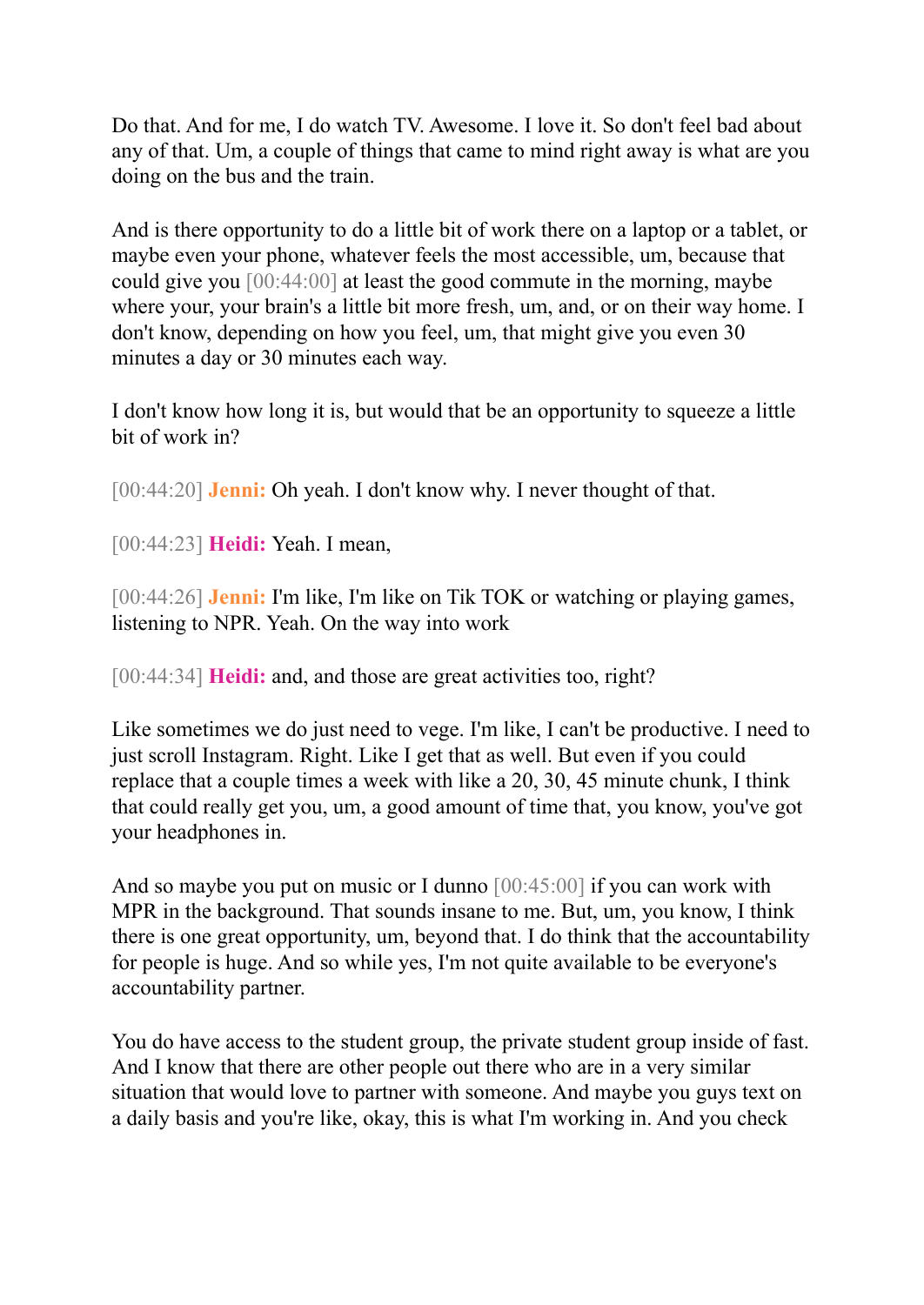in, or maybe you just have a thread on the F on the group, or however you care to do it doesn't really matter.

Um, but reach out and find someone. You when you said that I'm like, yeah, brilliant. That strategy works for a lot of people. So find someone in the group, you've got hundreds of [00:46:00] people in that group to access. Um, so take advantage of that. So those are like my two immediate ideas. Um, what do you like, what do you think about either of those?

And do you think that that would set you up for some success in like the coming weeks to maybe get into a group?

[00:46:20] **Jenni:** Yeah, I think so. I'm spending time on the bus or on the train, um, would definitely be, is definitely, uh, a chunk of time that I haven't thought of utilizing. So I'm definitely going to try. And like you said, you know, as many days as I feel up to it, you know, utilize that time to, um, focus on editing this.

Outreach message and sending, you know, prepping to send to people once I'm, you know, back, um, with internet. Um, so [00:47:00] yeah. Um, I guess my question to you now is what outside of condensing this message down for the following, um, submits and, um, reaching out to the ones that I already did. And I am, I pretty much just in this, um, phase of waiting to see who gets back to me, um, for the, I guess, in, for lack of a better term foreseeable future, or at what point should I be?

Like, I need to move on to something else. And then what was that something else look like?

[00:47:43] **Heidi:** Okay. So, um, Let's just say for timeline purposes, you send your followups, your first round of follow-ups this week and you send your next round of followups next week. So there's like a week in between roughly [00:48:00] right?

Then if you have some, some informational interviews set up and you can get on the phone with those people then great. If not, then you're like, okay, I'm gonna move on to the pitching phase. And before you move on to the pitching phase, watch the videos that talks through moving onto pitching, you know, kind of skipping past the customer research phase before he even got a pity.

So, cause there's some very specific strategies that I talk about that you're going to want to implement, um, for pitching that will make your pitches a lot more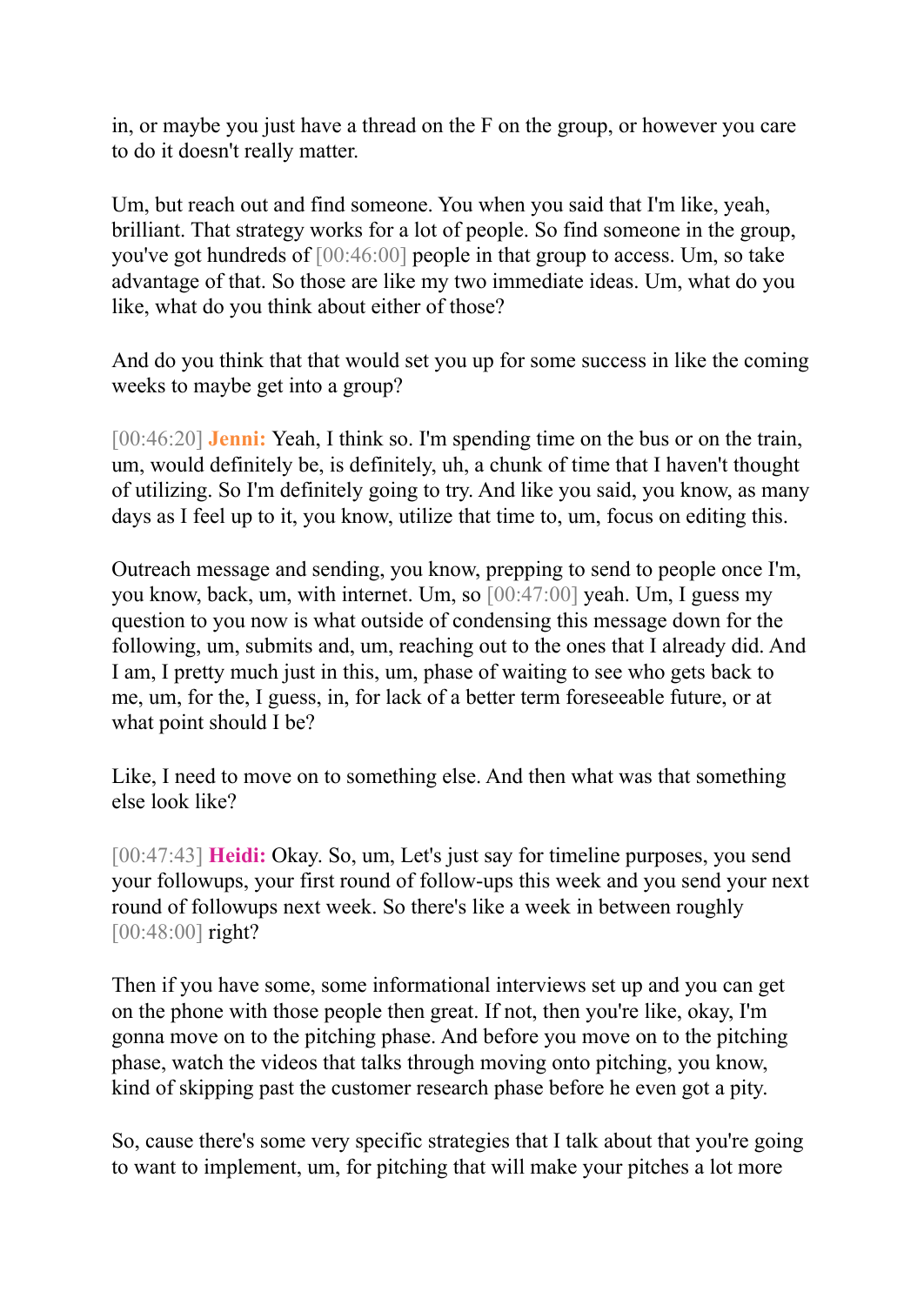effective since assuming you maybe didn't. What you, what would be ideal out of the customer research phase? Um, and then, so that would be kind of like option one.

I'm going to say, like in a week or two, you're ready to like, okay, move on to the next thing. Now, if you good schedule some calls and, and there's not like a perfect cut and dry timeline [00:49:00] to this, either Jenny lake, you know, you can start sending these outreach, started sending these ups and maybe you send these five additional outreaches.

Um, and then maybe while you're waiting for those, you start watching some of the videos on how, like, on. Jumping past the customer research phase, or if it didn't go as planned or you didn't get the information you wanted or needed, what do you do? And here's the great thing that you can, the, all the videos inside of faster downloadable.

So you can download all of those and you can watch them on the train. Right. That's another great activity to do, right?

[00:49:39] **Jenni:** Yeah. I didn't

[00:49:40] **Heidi:** realize that they were downloaded. They're all downloadable, so you can get them offline. Um, we were very strategic to make sure that was implemented inside the course. So, um, so you can download those and watch those.

And I think that just watching those will give you a clear view of like, what's coming next. And then let's say you, um, which is going to it, which is going to be [00:50:00] pitching. Um, so let, and your, your, your muscle will be a little bit strengthened from all this work that you've done on the customer research front.

Even if you don't wind up getting the call. Or any information, okay. You have still gone through this. It has still built a foundation for you to move on to the next stage. So it is not, you know, pointless on any level. Um, and then if you, you know, so, so first option, right? You have the 10 that you've already said that you do some followups in a week or two, you're moving on to the next thing.

So, you know, start watching those videos in the background while you're you're on the train and commuting. And then if you send the other five, which I highly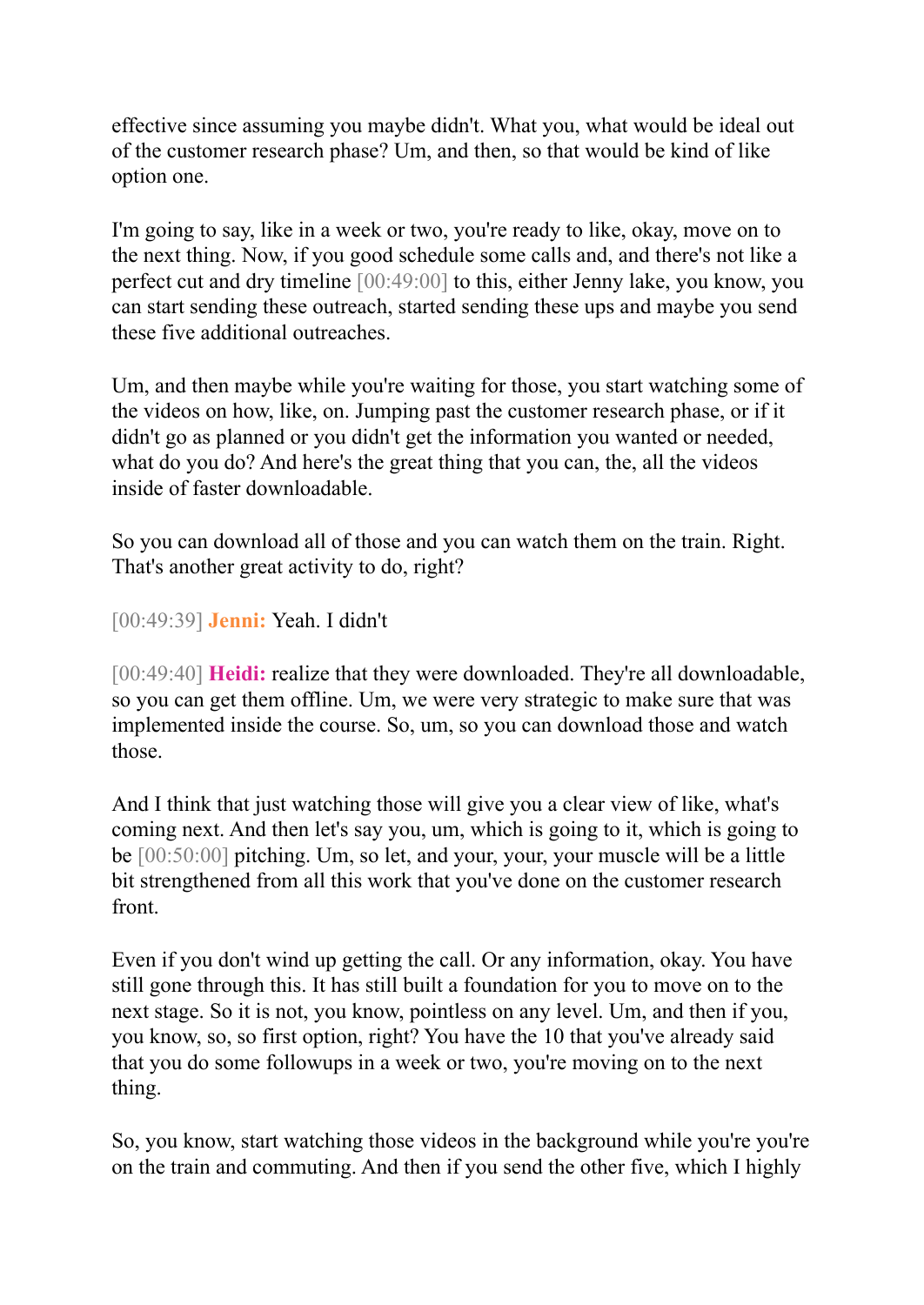suggest that you do, and then, you know, maybe that's another week to like write those and get those out the door, um, or another two weeks. And. And then as you're sending the follow ups to those, I [00:51:00] don't think you're in a position where you have to just like sit there and wait for someone to reply.

What I would like to see you do then is while you are sitting there and waiting for someone to reply, jump into the next videos and see what's coming up and then start working on that and just keep moving forward, because here's the thing at the end of the day, I want you to get the value out of each of the stages of the process.

And I want you to complete the action steps, but I also don't, like I said earlier, I don't want to see you getting stuck here for an extended amount of time, like waiting for something to happen. Because a lot of the times when it comes down to freelancing and honestly, anything in life, we just have to keep taking action and learning and adjusting and taking action and learning and adjusting, right.

It's this continual cycle, but I want you to keep moving. Okay. Um, even if it's not perfect, it doesn't matter. The entire thing is a learning process. But what [00:52:00] I have found after, you know, uh, hundreds of students inside of fast and, you know, doing these strategy sessions and talking with everybody and seeing where they're getting stuck, the students that see the most success are the ones that just keep moving forward and.

And adjusting as you move forward, as you learn, you're like, okay, I'm not getting replies. All right. What do I do? And there's tons of videos inside of the program to troubleshoot. Like, what do I do if I'm not getting replies to buy pitches? Okay, well, here's some troubleshooting things that could be going wrong and then you can analyze it and then guess what?

You try something different and you keep moving. But just the point is to just keep doing something. And when it's not working to make some adjustments and test and iterate and, and try something else, right. Um, you keep doing the same thing over and over and it doesn't and expecting a different result.

That's like the classic definition of insanity. Yeah. Right, right, right. So, but we can easily get stuck in that own loop inside of our own lives [00:53:00] very easily and like, not realize it. Yeah. Um, so you didn't hear back from these first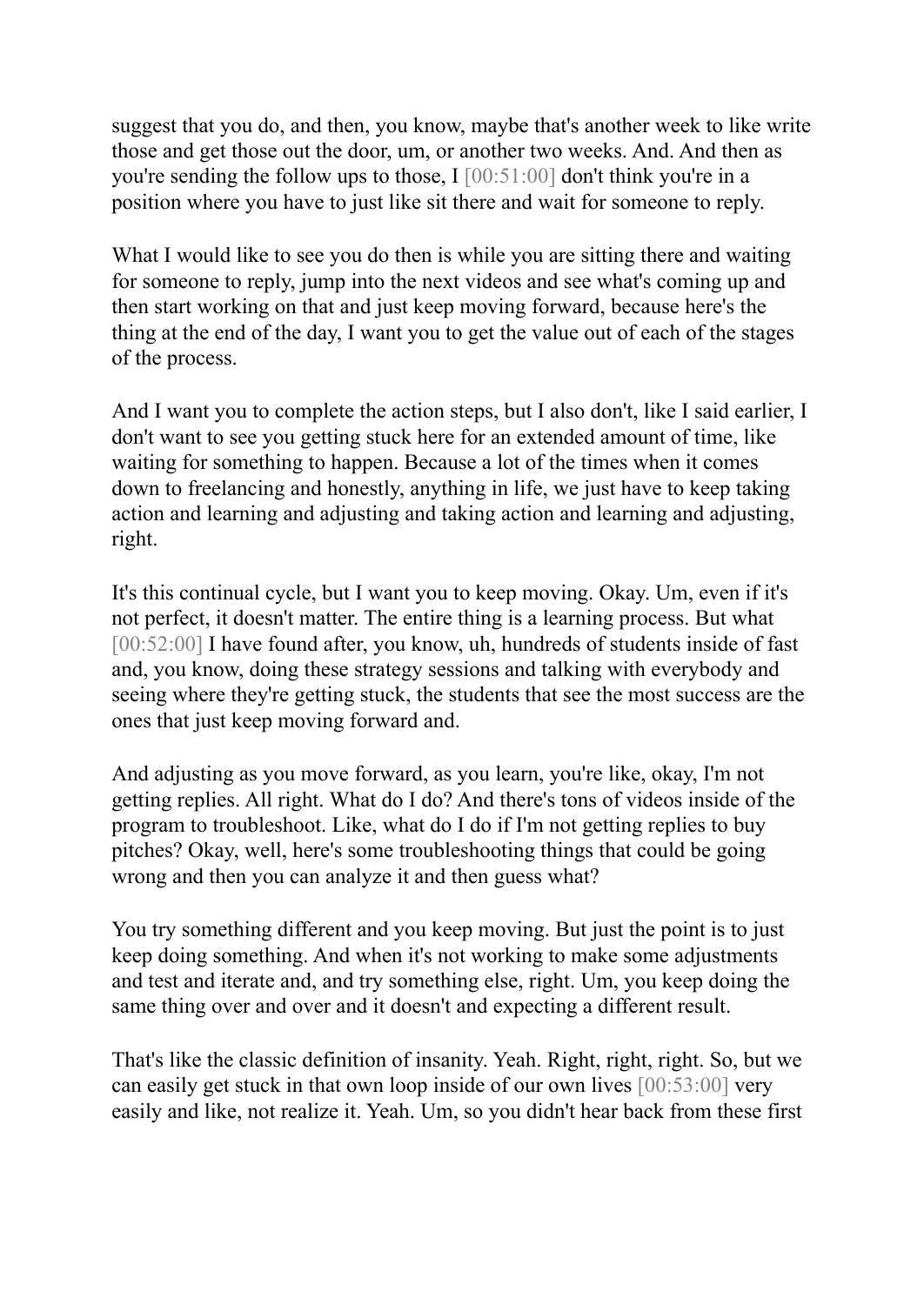10. So the definition of sanity would have been to just send another 10 that are identical.

And expect a different result. So that's not what we're going to do. Right. What we're going to do, we're going to follow up. Okay. So there are some, you're trying something different and then we follow up again and then guess what? You try something different with five more, which is making your pitch a little bit more brief, and then you follow up and you follow up and then I'm sure you're going to get a little something out of that.

Um, and you learn and you watch the videos inside of fast and you learn what's coming next and how to move on to pitching whether or not you got all this great information out of your customer research phase and you, and then you apply the same strategies and you pitch and you go and you adjust and you, you know, yup.

I really sink. And I don't know, like your [00:54:00] exact allotment of time based on your commute time and stuff, but I really think with some. You know, if you can stick to, um, like three to five, if you could fit in three to five hours a week, which that might be asking too much. And if it is, then you do something that feels really good for you.

Um, and, and move forward. Like, um, you know, one of the things as an entrepreneur and as a freelancer and as someone who's out there, like trying to DIY you know, their career and their life and a business and not, you know, working in a, in a job you want to fail and you want to fail fast. So just keep move like quick, actually don't overthink things, get it to the 80 20.

It's good enough. Push it out the door, learn, move on to the next thing, fail and fail fast. Um, so I think that you, you have the capacity to do that.  $[00:55:00]$ Um, what I want to see is. You know, you figure out what time alignment works for you week to week and your time on the train, and then maybe finding an accountability partner in the group.

Um, but I want you, if you feel like you're kind of spinning your wheels and you're feeling stuck in a certain spot again, try to recognize that and snap out of, and you know, it's easier said than done and like just a snap out of it. Um, but be cognizant of that. And maybe it just means, you know what, I'm just going to watch a few more videos inside that are coming up next, just to maybe see what's coming next.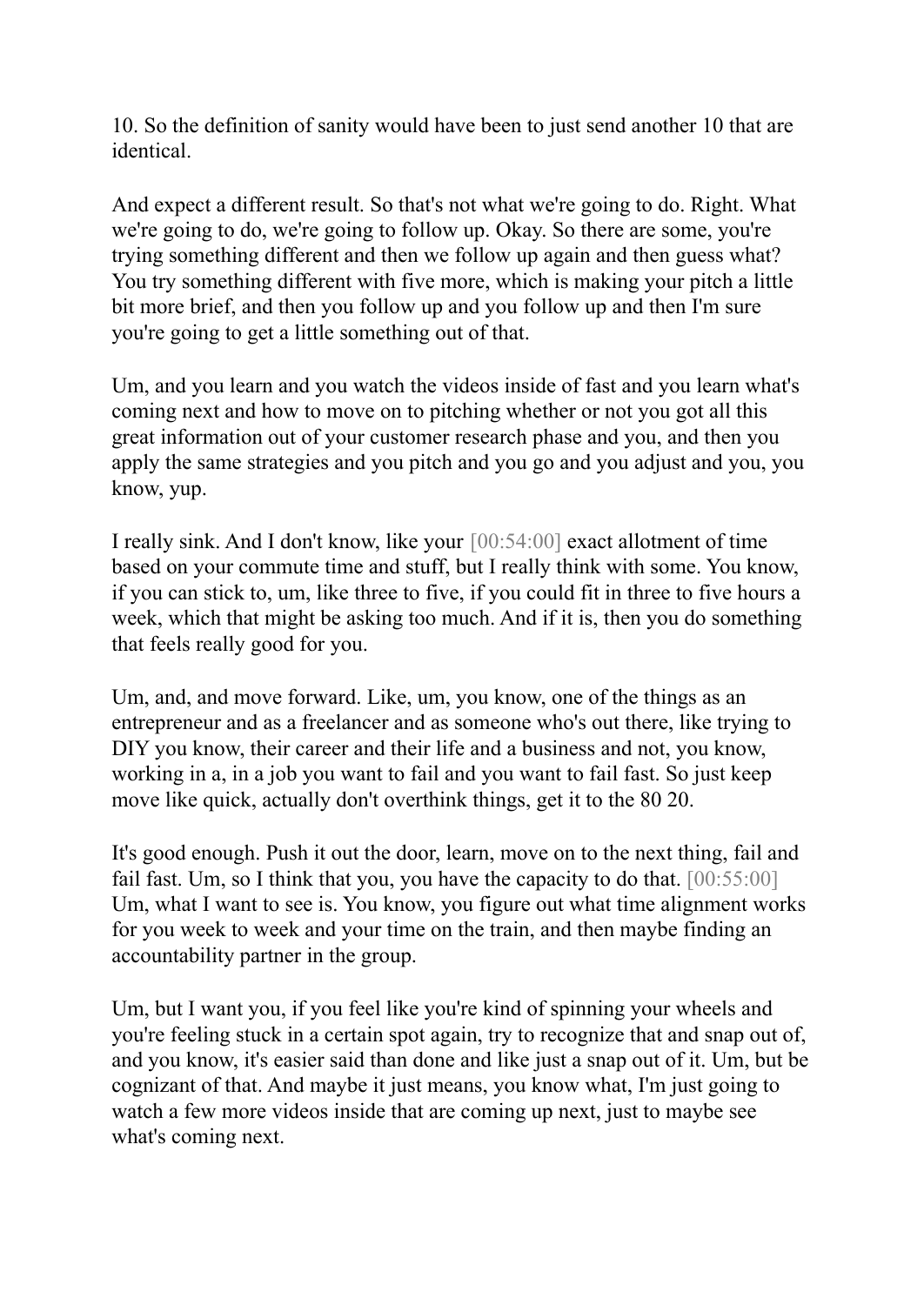And, and that I think can help you be like, okay, you know what, I'm going to move past this one thing, or I'm going to try this, or I don't know. I feel like that just might be able to give you a little spark, um, And maybe your [00:56:00] accountability partner too, whether that's one person or you're doing it, you know, with a group inside of the private student community.

Um, I think collectively, you know, using each other's momentum to just keep moving forward.

[00:56:19] **Jenni:** Okay. Yeah.

[00:56:20] **Heidi:** How does that all feel?

[00:56:23] **Jenni:** Um, challenging, but not something that I can't

[00:56:26] **Heidi:** do. Yeah. I agree. I know you can do it. Um, I, like I said earlier, you know, you, we had a call back right after you joined fast and we're having this call now and you're like, I'm back for my second time.

I got chosen again. And I was like, you did get chosen again. And because you put yourself out there in a very, um, ambitious way, and I see that in you, and I know you, um, you can do it and it's going to feel hard of course, but I know you have.

[00:56:56] **Jenni:** Yeah. Yeah, I got this. I [00:57:00] just, you know, I, um, I know that I'm somebody who needs to sometimes take a minute and reassess, and I always welcome outside perspective because I know in the, when I'm in the middle of something, I'm so tunnel vision that I can't see other, other possibilities, other viewpoints to be like, that makes more sense.

That sounds like it could work. Let me give that a try.

[00:57:26] **Heidi:** Yeah. And so that's where I feel like it's hard to see the forest for the trees, right? Yeah. I think that's, um, it's really great that you know that about yourself. And so I think what you maybe can do with that, and again, easier said than done, but like when you feel like you're like just in the tunnel, um, W, you know, thinking about ways you can kind of step back, like, how would you evaluate this as an outside person?

And maybe even watching some, some upcoming videos or rewatching, some videos inside of fast, or maybe even listening to some podcasts with [00:58:00]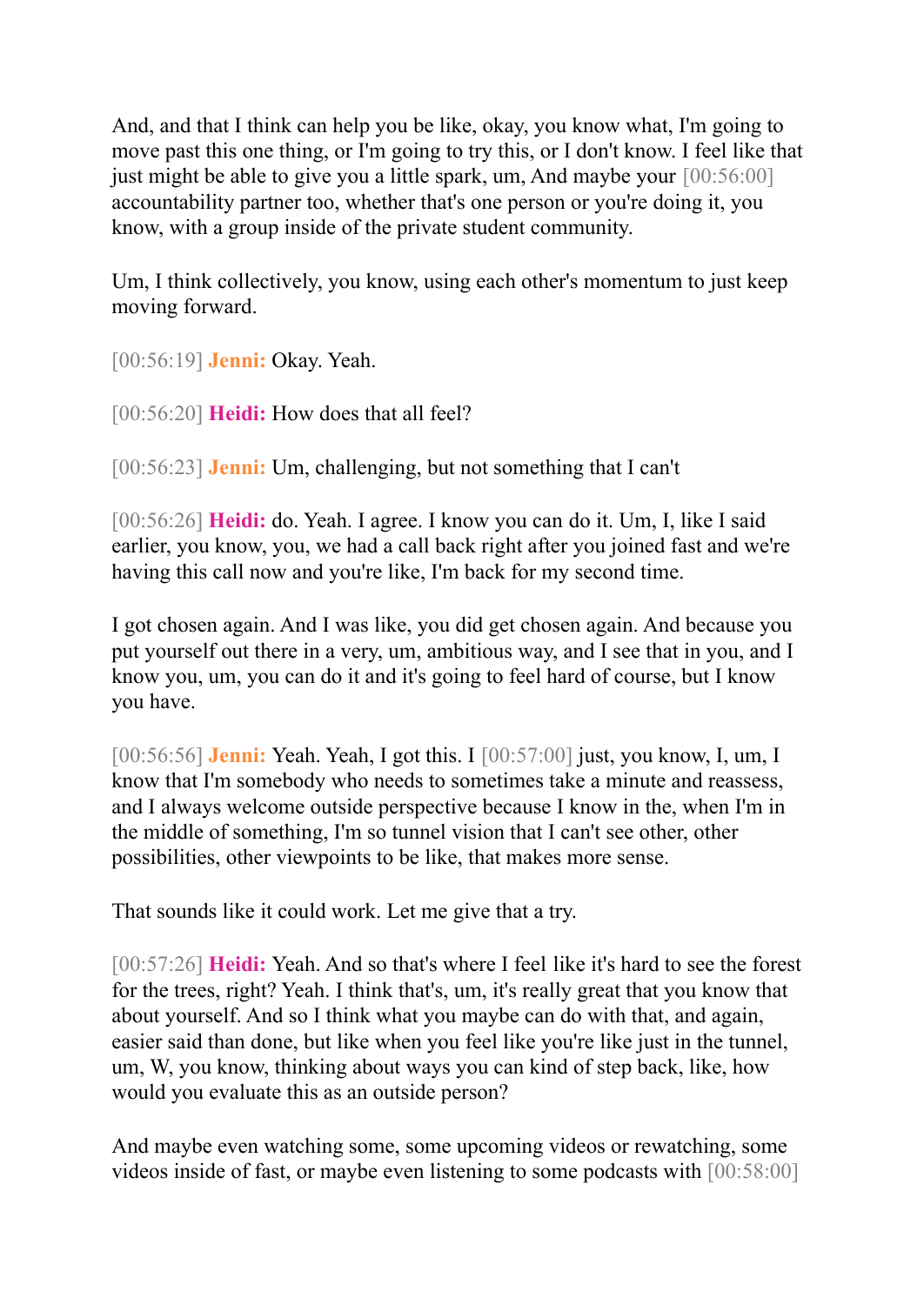some other, um, some of the other episodes where, you know, we're talking through like how someone else has done something, it might just give you a different perspective and be like, oh right, okay.

I need to like refocus on that. Or like pivot or adjust this, or, you know, it just can give you a different perspective to get that little light bulb moment of like, okay, wait, no, now I knew I didn't need to do okay. Yeah. Yeah. Um, you're doing amazing. And honestly, your, your written messages and outreach are going to turn into beautiful pitches and it's going to turn into amazing clients.

I can like foresee the future for you. Um, I know it might not feel that quick and easy for you. Yeah, but it's there, you're on a, you're on a great path. Um,

[00:58:48] **Jenni:** your lips to the divine, yours.

[00:58:53] **Heidi:** I love that. I love that. So amazing. I'm really glad to have gotten to chat with you and keep [00:59:00] you, um, moving along with this. Um, what, what I would love for you to do is to go into the student group and share some of your big takeaways from our calls together, share, you know, where you were kind of stuck what we talked through and what some of your next action steps are, because I think that that can offer, um, a certain level of accountability for yourself and also offer value to the other students.

Is that something you can do? Yeah, definitely. I can do that. Okay. Awesome. And then at the same time, I think you can use that as an opportunity to maybe reach out for someone. If they're looking for an accountability partner,

[00:59:41] **Jenni:** Yes. I was just thinking that,

[00:59:43] **Heidi:** yeah. Beautiful. I love it, Jenny. You're doing amazing.

Um, keep moving along, you got this on so many levels and, um, I look forward to hearing some updates soon.

[00:59:57] **Jenni:** All right, sounds great. Thank you so much. [01:00:00]

[01:00:02] **Heidi:** All right, you guys, these strategy sessions are so much fun to talk through and really dig into, you know, what's going on and where people are getting stuck and in figuring out how to get them unstuck, it's so much fun.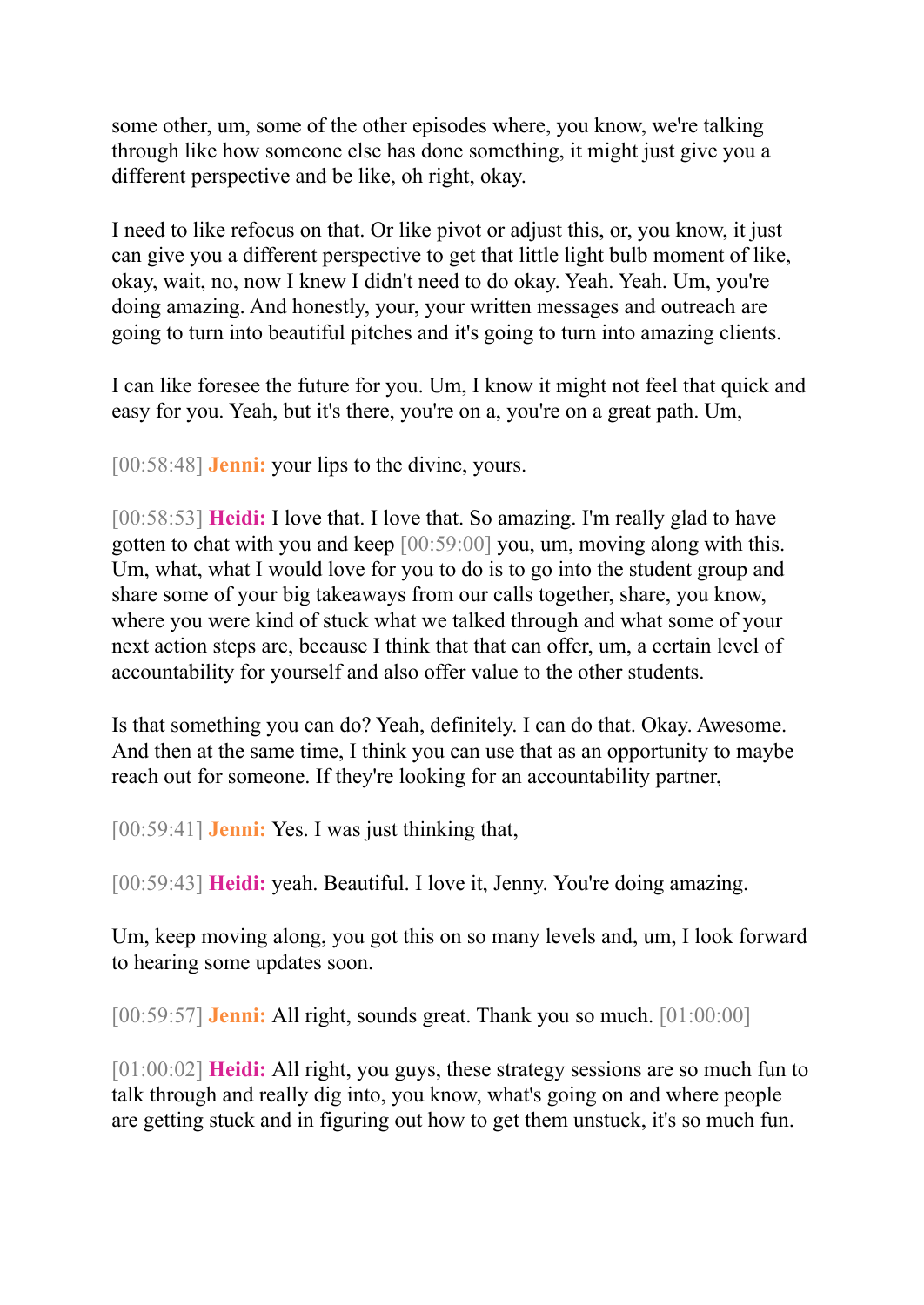The transformation that happens over these calls is really, really powerful and really, really inspiring. And I hope that you were able to get some great value from my conversation with Jenny, that you can apply to your specific freelancing situation. Um, so thank you so much for listening and being here with me today.

Also a big shout out and thank you to mark my husband, who does all the tech and editing and audio behind the scenes to make sure that. Podcasts sound good in your earbuds as well as Tara, my right hand of everything inside the business. She's an extension. And like half of my being, um, she really helps on so many levels inside of the business, but specifically on the podcast, coordinating the guest.

Getting everything [01:01:00] scheduled and out to all the platforms, it takes a bit of work and there's a lot of moving pieces and I couldn't do it without her. So thank you so much, Tara. And again, thank you for you to you, for, to you for listening. Um, if you want some more support with your freelance career, I have a ton of free resources.

We also host multiple live training events throughout the year that I would love to share with you. You can get all of the information, um, on those as well as my best free resources that you can get started with right now, by heading over to sew heidi.com/freelance S E w H I d.com/freelance. We will hook you up with all the best stuff.

We'll link to that in the show notes, you can get directly there. And if you would be interested in learning more about freelance accelerator, our program, Um, and what you get inside of that program. And one thing is the opportunity to get on a live strategy session with me. But beyond that, it's everything you need.

Step-by-step to become a successful fashion, [01:02:00] freelancer, um, all the strategies, insights, tips, um, business templates, everything you need to kickstart and grow your freelance career. Um, we do share about that on the email list, when it opens, it only opens a couple of times a year, and I would love to tell you about that.

If it's something that you would be interested in. So head on over to, so heidi.com/freelance for all the free resources, the, um, all the details on when we hold free live workshops throughout the year, as well as information on our flagship program, freelance accelerator. All right, you guys, thank you so much again, if you enjoy the successful fashion freelancer podcast, make sure you